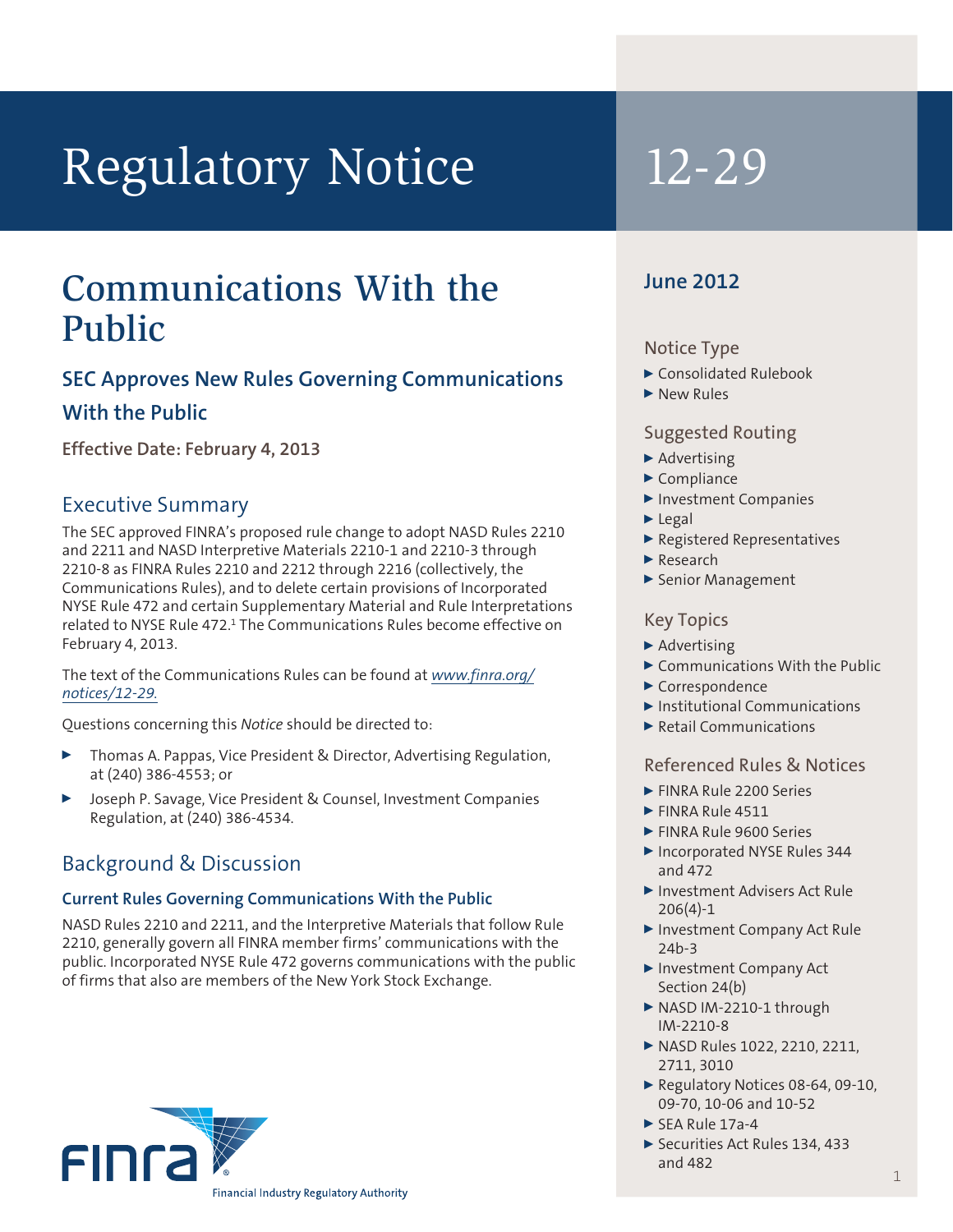NASD Rule 2210 divides communications into six separate categories, as follows:

- <sup>0</sup> **Advertisement** generally includes written (including electronic) retail communications that do not have a limited audience, such as newspaper, magazine, television and radio advertisements, billboards and websites.
- <sup>0</sup> **Sales literature** generally includes written (including electronic) retail communications that have a more targeted audience, such as brochures, performance reports, telemarketing scripts, seminar scripts and form letters.
- <sup>0</sup> **Correspondence** includes written letters, electronic mail, instant messages and market letters sent to (i) one or more existing retail customers; and (ii) fewer than 25 prospective retail customers within a 30 calendar-day period.
- <sup>0</sup> **Institutional sales material** includes communications that are distributed or made available only to institutional investors. NASD Rule 2211 defines the term "institutional investor" generally to include registered investment companies, insurance companies, banks, registered broker-dealers, registered investment advisers, certain retirement plans, governmental entities, and individual investors and other entities with at least \$50 million in assets.
- <sup>0</sup> **Independently prepared reprint** includes reprints of articles from independent publications, as well as reports published by independent research firms.
- <sup>0</sup> **Public appearance** includes unscripted participation in live events, such as interviews, seminars and call-in television and radio shows.

These definitions are important because certain of the principal pre-use approval, filing and content standards may apply differently to each category. For example, members generally must have a principal approve all advertisements, sales literature and independently prepared reprints prior to use. This pre-use approval requirement does not apply to: (1) institutional sales material; (2) public appearances; or (3) correspondence, unless it is sent to 25 or more existing retail customers within a 30 calendar-day period and includes an investment recommendation or promotes a product or service of the firm. While such communications do not require principal pre-use approval, firms still must establish and maintain policies and procedures to supervise them for compliance with applicable standards.

Firms must file with the FINRA Advertising Regulation Department for review certain advertisements and sales literature. For example, advertisements and sales literature concerning mutual funds, variable insurance products and public direct participation programs, and advertisements concerning government securities, must be filed within 10 business days of first use, but firms are not required to file independently prepared reprints, correspondence or institutional sales material. The filing requirements also differ based on the firm using the material. A firm that has not previously filed advertisements with FINRA must file its initial advertisement with FINRA at least 10 business days prior to use and must continue to file its advertisements at least 10 business days prior to use for a one-year period.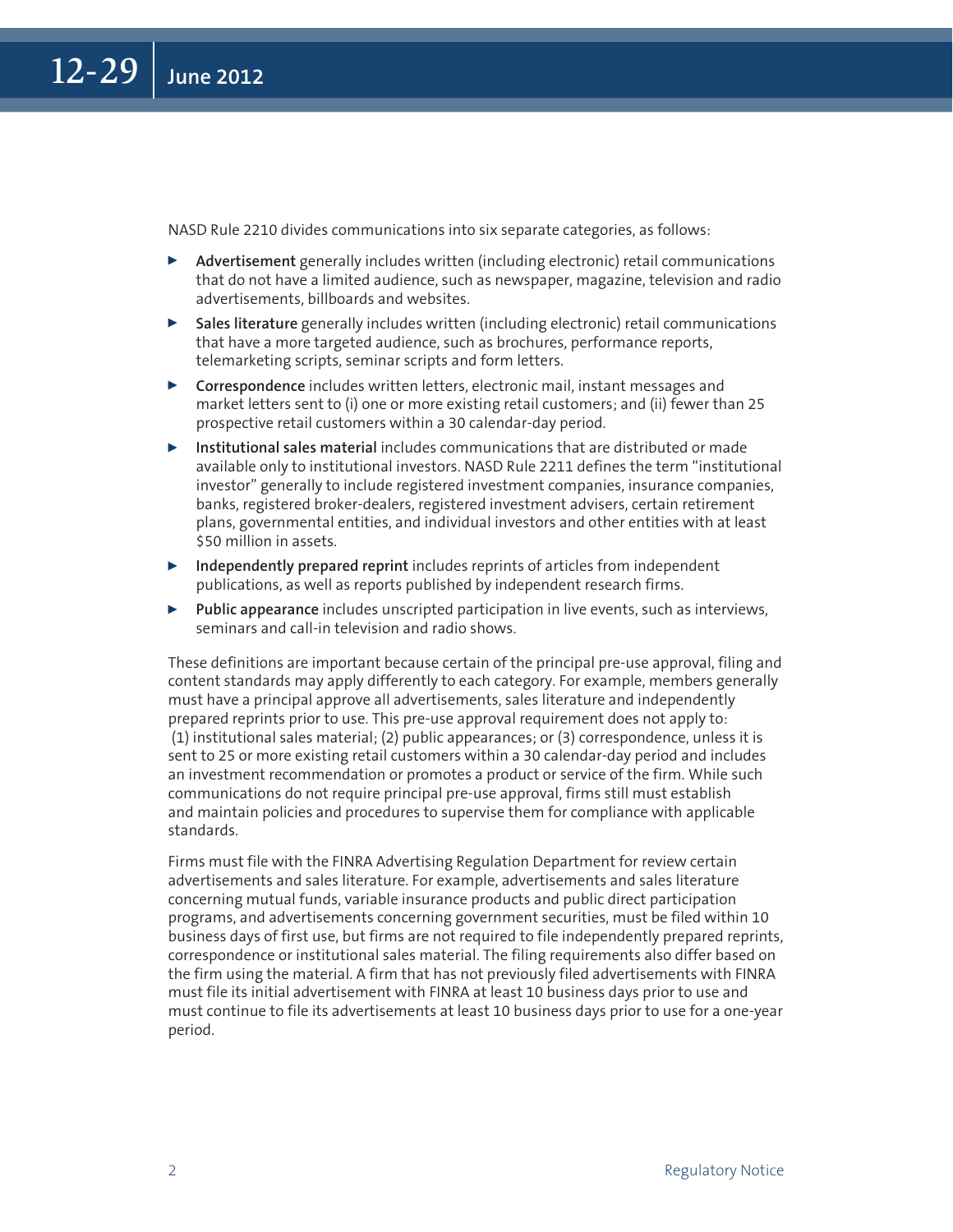Incorporated NYSE Rule 472 requires an "allied member, supervisory analyst or qualified person" to approve prior to use each advertisement, sales literature or other similar type of communication.2 The Incorporated NYSE Rule 472 definitions of "advertisement" and "sales literature" are similar to those used in NASD Rule 2210.

The communications rules include both general and specific content standards. Certain general standards apply to all communications, such as requirements that communications be fair and balanced, and provide a sound basis for evaluating the facts in regard to any particular security, industry or service, and prohibitions on omitting material facts whose absence would make the communication misleading. More particular content standards apply to specific issues or securities.

#### **Reorganization of Rules**

New FINRA Rule 2210 encompasses, subject to certain changes, the provisions of current NASD Rules 2210 and 2211, NASD Interpretive Materials 2210-1 and 2210-4, and the provisions of Incorporated NYSE Rule 472 that do not pertain to research analysts and research reports. Each of the other Interpretive Materials that follow NASD Rule 2210, except IM-2210-2 (Communications with the Public About Variable Life Insurance and Variable Annuities), have been assigned separate FINRA rule numbers and adopt the same communication categories used in FINRA Rule 2210.3

#### **Communication Categories**

The rule change reduces the number of current communication categories from six to three, as follows:

- **Institutional communication** includes written (including electronic) communications that are distributed or made available only to institutional investors, but does not include a firm's internal communications. "Institutional investor" generally has the same definition as under NASD Rule 2211(a)(3).4
- <sup>0</sup> **Retail communication** includes any written (including electronic) communication that is distributed or made available to more than 25 retail investors within any 30 calendar-day period. "Retail investor" includes any person other than an institutional investor, regardless of whether the person has an account with the firm.
- **Correspondence** includes any written (including electronic) communication that is distributed or made available to 25 or fewer retail investors within any 30 calendar-day period.

Communications that currently qualify as advertisements and sales literature generally fall under the definition of "retail communication." In addition, to the extent that a firm distributes or makes available a communication that currently qualifies as an independently prepared reprint to more than 25 retail investors within a 30 calendar-day period, the communication also falls under the definition of "retail communication."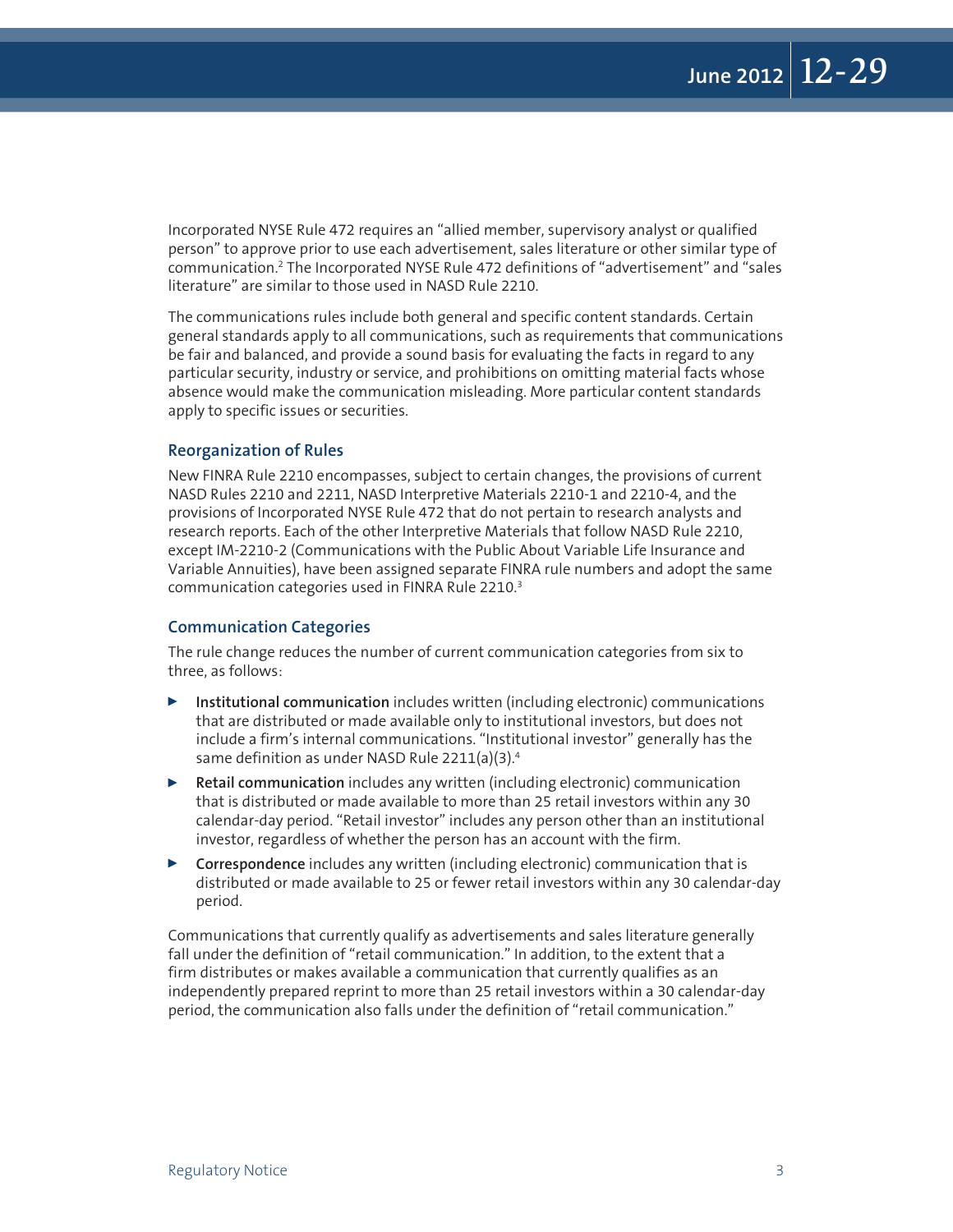#### **Correspondence**

As discussed above, the definition of "correspondence" has changed in several key respects. Currently, NASD Rule 2211(a)(1) defines "correspondence" as "any written or electronic mail message and any market letter distributed by a member to: (A) one or more of its existing retail customers; and (B) fewer than 25 prospective retail customers within any 30 calendar day period."

As revised, FINRA Rule 2210(a)(2) defines "correspondence" as "any written (including electronic) communication that is distributed or made available to 25 or fewer retail investors within any 30 calendar-day period." Thus, the current distinction between existing retail customers and prospective retail customers is eliminated. Instead, if a firm distributes or makes available a written communication to 25 or fewer retail investors within a 30 calendar-day period, the communication is considered correspondence. If a firm distributes or makes available a written (including electronic) communication to more than 25 retail investors (even if they are existing retail customers) within a 30 calendar-day period, it is considered a retail communication.

In addition, the current definition of correspondence only covers written letters, electronic mail messages and market letters. Under FINRA Rule 2210, it covers any type of written communication. Thus, for example, a seminar handout provided to 25 or fewer retail investors within a 30 calendar-day period would be considered correspondence under the new definition.

Lastly, the new definition of correspondence no longer specifically refers to market letters, which are defined under NASD Rule 2211 as "any written communication excepted from the definition of 'research report' pursuant to [NASD] Rule 2711(a)(9)(A)."<sup>5</sup> Under FINRA Rule 2210, if a firm distributes a written communication that falls within the definition of "market letter" to more than 25 retail investors within a 30-calendar day period, the market letter will be considered a retail communication rather than correspondence.

Nevertheless, a firm still may supervise retail communications that fall within the current definition of "market letter" in the same manner as correspondence under the new rules, unless the communication makes any financial or investment recommendation. In this regard, FINRA Rule 2210(b)(1)(D)(i) excepts from the principal pre-use approval requirements retail communications that are excepted from the definition of "research report" pursuant to NASD Rule 2711(a)(9)(A) and that do not make a financial or investment recommendation. Under this exception, a firm must supervise and review such retail communications in the same manner as it supervises and reviews correspondence.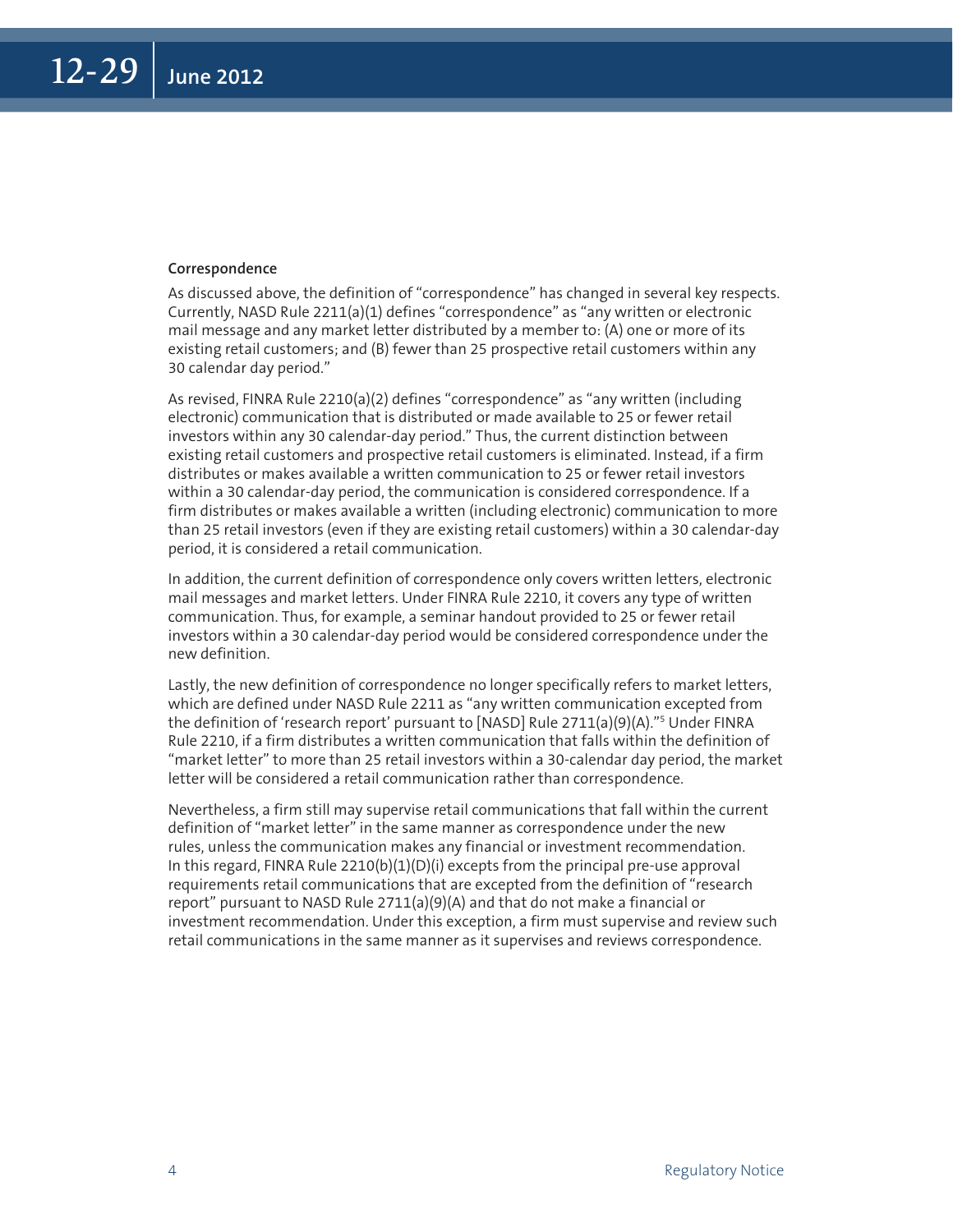#### **Institutional Communications**

NASD Rule 2211(a)(3) defines "institutional sales material" as "any communication that is distributed or made available only to institutional investors." Under FINRA Rule 2210(a)(3), communications that currently qualify as "institutional sales material" generally fall within the definition of "institutional communication"—written (including electronic) communications that are distributed or made available only to institutional investors. However, FINRA is excluding from the definition of "institutional communication" a firm's internal communications. In the past, FINRA has applied FINRA's rules governing communications with the public to a firm's internal communications.6

While FINRA Rule 2210 will not apply to a firm's internal communications once it becomes effective, firms still must supervise these communications, including a firm's internal communications that train or educate registered representatives. Under NASD Rule 3010, firms must establish, maintain and enforce written procedures to supervise the types of business in which they engage and to supervise associated persons' activities that are reasonably designed to achieve compliance with applicable securities laws and regulations and with applicable FINRA rules, including the suitability rule and just and equitable principles of trade.7 In this regard, a firm's supervisory policies and procedures concerning internal training and education materials must be reasonably designed to ensure that such materials are fair, balanced and accurate. Firms must determine the extent to which the review of internal communications is necessary in accordance with the supervision of their business<sup>8</sup> and maintain records of all internal communications relating to their business as a broker-dealer.9

Firms should note, however, that sales scripts intended for use with retail customers are considered retail communications rather than internal communications. The current definition of "sales literature" in NASD Rule 2210 specifically includes telemarketing scripts, and under FINRA Rule 2210, the term "retail communication" includes telemarketing and other sales scripts used with more than 25 retail investors within a 30 calendar-day period.

#### **"Reason to Believe" Standard**

The definition of "institutional investor" under both NASD Rule 2211(a)(3) and FINRA Rule  $2210(a)(4)$  specifies that "[n]o member may treat a communication as having been distributed to an institutional investor if the member has reason to believe that the communication or any excerpt thereof will be forwarded or made available to any retail investor."10 Although this standard also applies to the current definition of "institutional investor," some commenters on proposed FINRA Rule 2210 expressed concern that the standard creates uncertainty for firms distributing institutional communications, particularly mutual fund underwriters.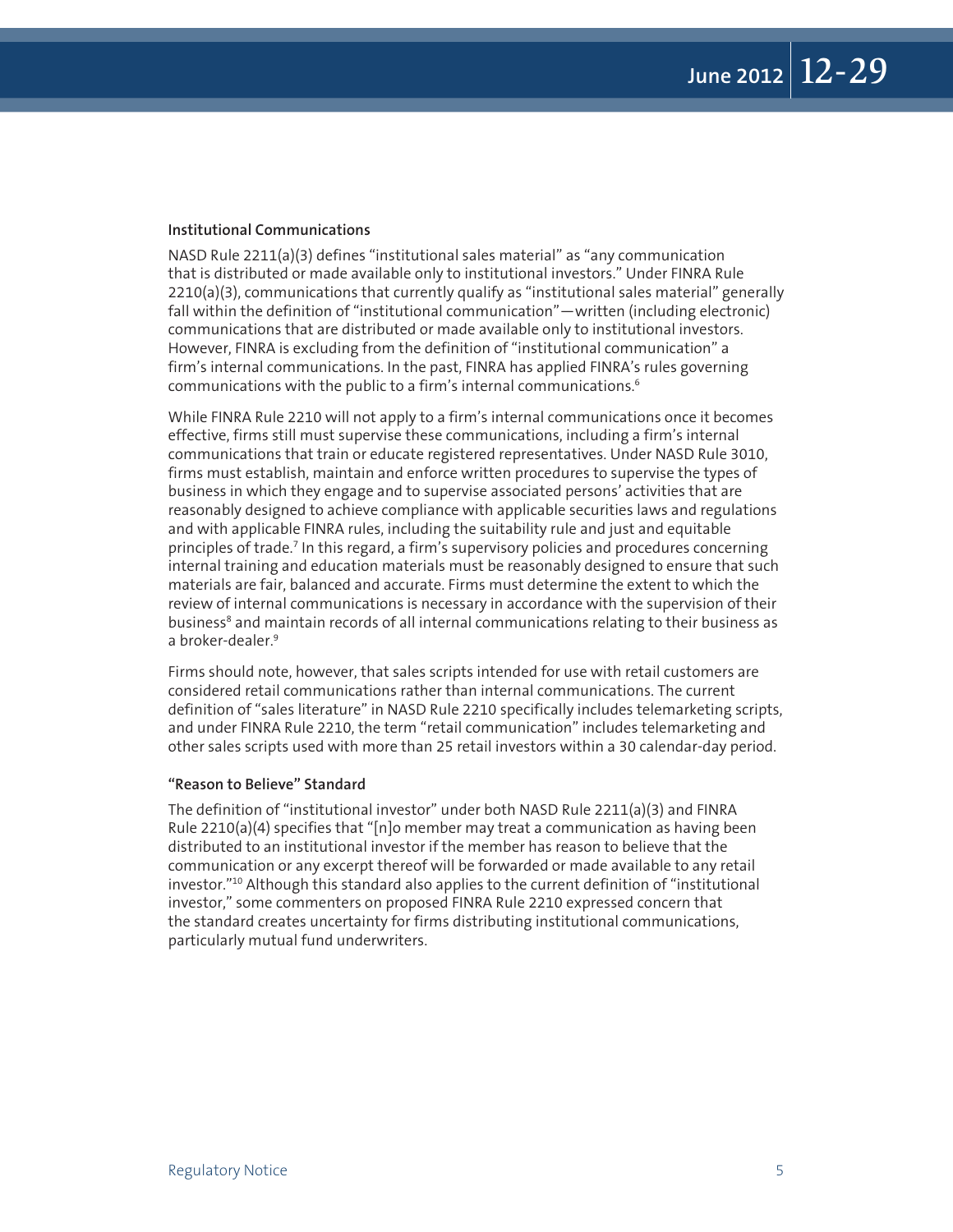The "reason to believe" standard does not impose an affirmative obligation on firms to inquire whether an institutional communication will be forwarded to retail investors every time such a communication is distributed. The "reason to believe" standard also does not make a fund underwriter responsible for supervising the associated persons of recipient broker-dealers (unless the person is also associated with the underwriter).

Rather, firms should have policies and procedures in place reasonably designed to prevent institutional communications from being forwarded to retail investors, and make appropriate efforts to implement such policies and procedures. Such procedures may include the use of legends warning the recipient of an institutional communication that it is for institutional investor use only.

However, to the extent that a firm becomes aware that a recipient institutional investor is forwarding or making available institutional communications to retail investors, the firm must treat future communications to such institutional investors as retail communications until it reasonably concludes that the improper practice has ceased. Similarly, if red flags indicate to a fund underwriter that a recipient broker-dealer has used or intends to use an institutional communication provided by the underwriter with retail investors, the underwriter must follow up those red flags and, if it determines that this is the case, treat institutional communications distributed to that recipient broker-dealer as retail communications (or cease distribution) until the underwriter reasonably concludes that the broker-dealer has adopted appropriate measures to prevent redistribution.

#### **Approval, Review and Recordkeeping Requirements**

#### **Principal Pre-Use Approval Requirements for Retail Communications**

Currently NASD Rule 2210(b)(1)(A) requires a registered principal of a firm to approve each advertisement, item of sales literature and independently prepared reprint before the earlier of its use or filing with FINRA. FINRA Rule 2210(b)(1)(A) requires an appropriately qualified registered principal of the firm to approve each retail communication before the earlier of its use or filing with FINRA. The principal registration required to approve particular communications depends upon the permissible activities for each principal registration category. The rule change eliminates Incorporated NYSE Rule 472(a)(1), which requires an "allied member, supervisory analyst, or qualified person" to approve in advance each advertisement, sales literature or other similar type of communication by an NYSE member firm.11

NASD Rule 2210(b)(1)(B) permits a Series 16 supervisory analyst approved pursuant to Incorporated NYSE Rule 344 to approve research reports on debt and equity securities. FINRA Rule  $2210(b)(1)(B)$  expands the authority of supervisory analysts to approve certain other types of research-related retail communications. In addition to approving research reports on debt and equity securities, a Series 16 supervisory analyst may approve retail communications as described in NASD Rule 2711(a)(9) (list of research-related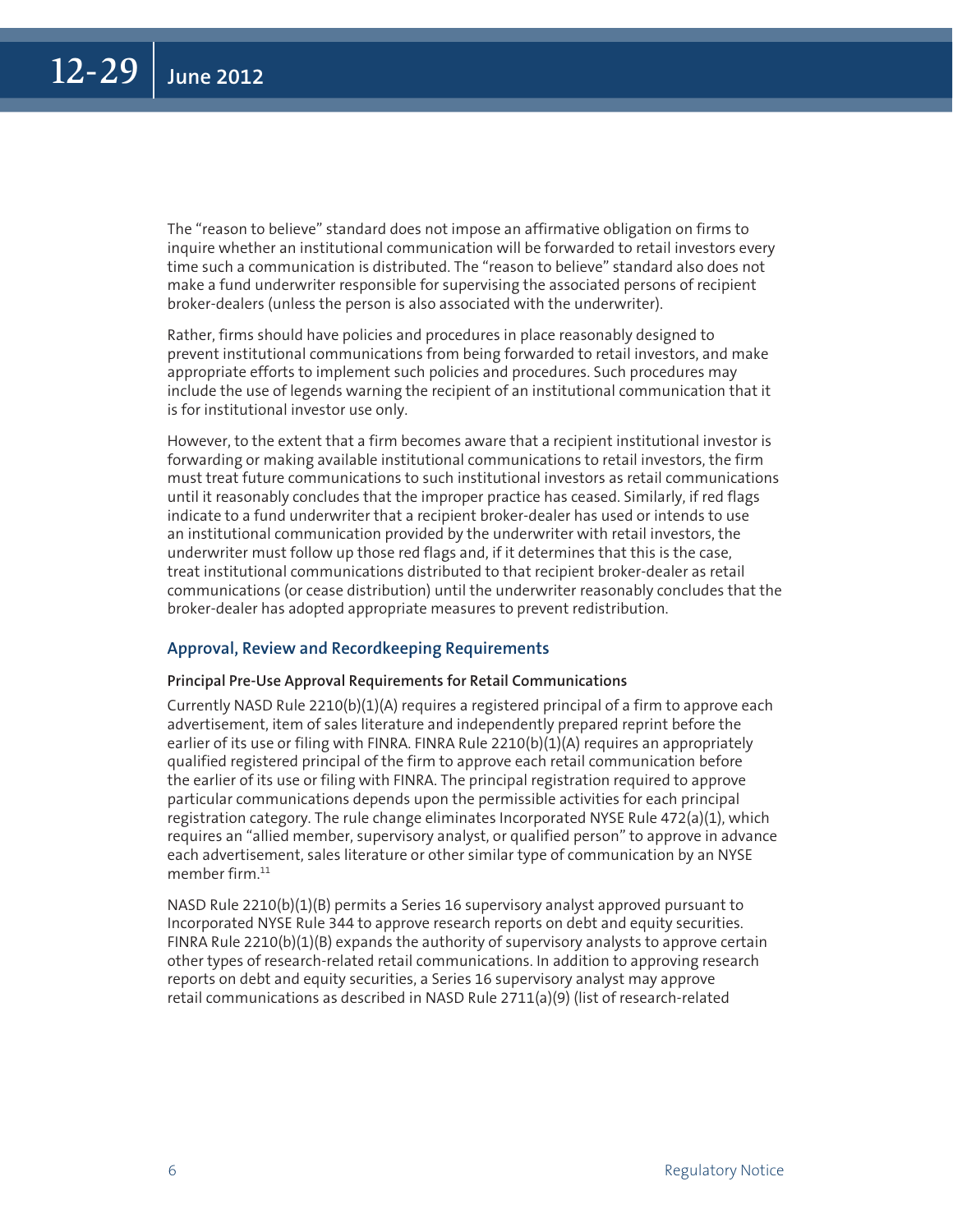communications that do not fall within the definition of "research report" under NASD Rule 2711), and other research that does not fall within NASD Rule 2711's definition of "research report," provided that the supervisory analyst has technical expertise in the particular product area. A supervisory analyst may not approve a retail communication that requires a separate registration (such as retail communications concerning options, security futures or municipal securities) unless the supervisory analyst also holds the other registrations.

NASD Rule 2210(b)(1)(C) currently requires a registered principal qualified to supervise securities futures activities to approve each advertisement or item of sales literature concerning securities futures. This requirement remains in place with respect to retail communications concerning security futures. Nevertheless, this provision is being eliminated as redundant given the requirement under FINRA Rule  $2210(b)(1)(A)$  that an appropriately qualified principal approve each retail communication. $12$ 

#### **Exceptions From Principal Pre-Use Approval Requirements for Retail Communications**

NASD Rule 2210(b)(1)(D) provides an exception from the principal pre-use approval requirements of NASD Rule  $2210(b)(1)(A)$  for an advertisement, item of sales literature or independently prepared reprint, if, at the time that a firm intends to publish or distribute it: (i) another firm has filed it with FINRA and has received a letter from FINRA stating that it appears to be consistent with applicable standards; and (ii) the firm using the communication in reliance on this exception has not materially altered it and will not use it in a manner that is inconsistent with the conditions of the Advertising Regulation Department's letter. FINRA Rule 2210(b)(1)(C) preserves this exception for retail communications.

FINRA Rule 2210(b)(1)(D) excepts from the principal pre-use approval requirements of Rule 2210(b)(1)(A) three additional categories of retail communications, provided that the firm supervises and reviews the communications in the same manner as required for supervising and reviewing correspondence pursuant to NASD Rule 3010(d). These communications include: (i) any retail communication that is excepted from the definition of "research report" pursuant to NASD Rule 2711(a)(9)(A), unless the communication makes any financial or investment recommendation; (ii) any retail communication that is posted on an online interactive electronic forum; and (iii) any retail communication that does not make any financial or investment recommendation or otherwise promote a product or service of the firm.

As discussed above, the first category generally carries forward a current exception from the principal pre-use approval requirements for market letters.<sup>13</sup> The second category codifies a current interpretation of the rules governing communications with the public that allows firms to supervise communications posted on interactive electronic forums in the same manner as is required for supervising correspondence. $14$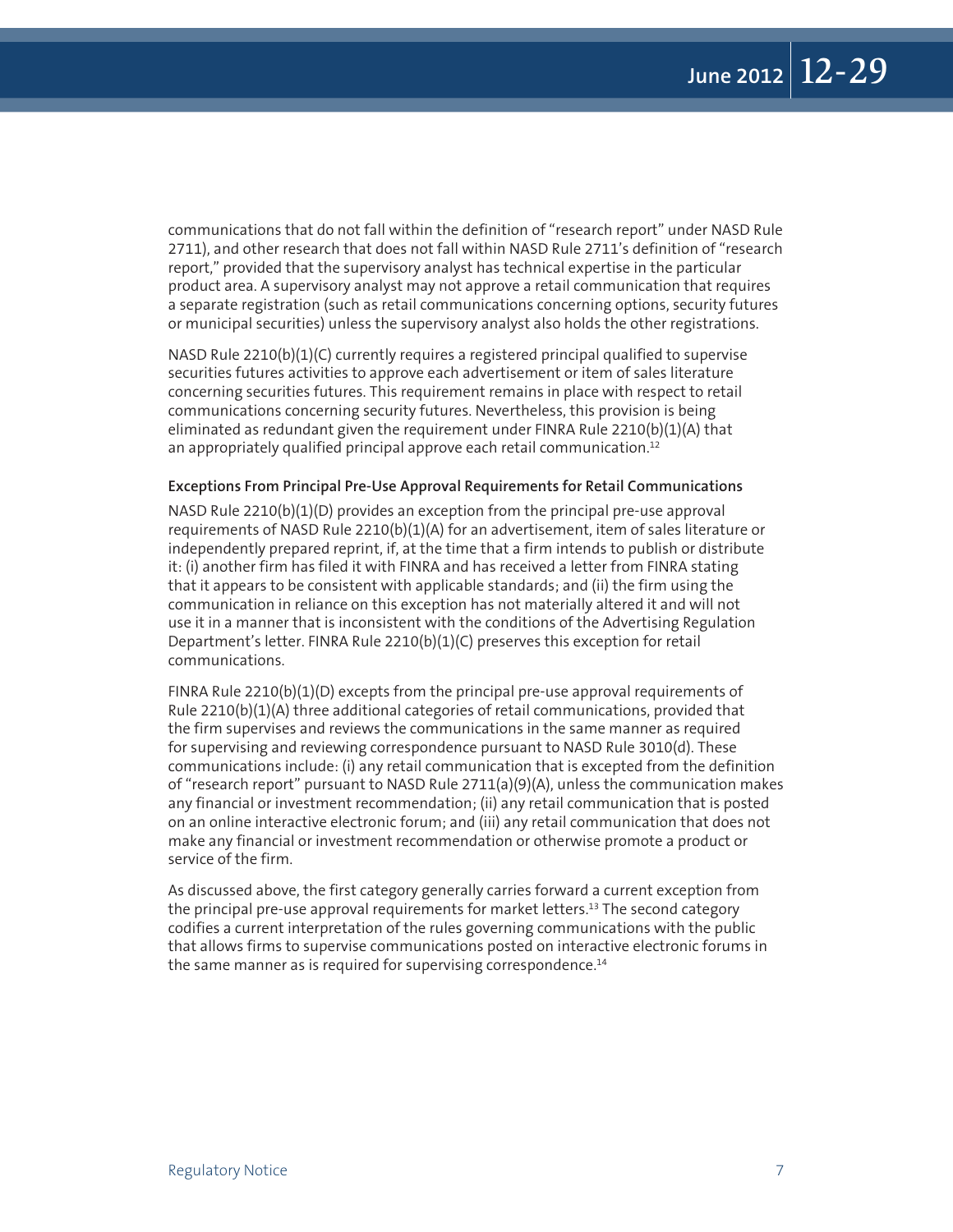Currently firms are not required to have a principal approve prior to use correspondence that is sent to 25 or more existing retail customers within any 30 calendar-day period and that does not make any financial or investment recommendation or otherwise promote a product or service of the firm.15 The third category applies this same standard to all retail communications, rather than just correspondence sent to existing retail customers. Accordingly, a firm will not be required to approve prior to use any retail communication that does not make any financial or investment recommendation or otherwise promote a product or service of the firm. Firms will still be required to supervise such retail communications in the same manner as correspondence.

FINRA expects firms to apply the same analysis used today to analyze correspondence regarding principal pre-use approval to all retail communications. For example, this exception would cover communications that are administrative or informational in nature, such as communications that inform investors that their account statement is available online or the date on which a security in an investor's portfolio is expected to pay a dividend.

FINRA Rule 2210(b)(1)(E) allows FINRA, pursuant to the FINRA Rule 9600 Series, to grant an exemption from the principal pre-use approval requirements of paragraph  $(b)(1)(A)$ for good cause shown after taking into consideration all relevant factors, provided that the exemption is consistent with the purposes of FINRA Rule 2210, the protection of investors and the public interest. NASD Rule 2210 contains no similar authority. However, as a general matter, FINRA intends to employ this exemptive authority only in unique circumstances and on a case-by-case basis. Any exemptive relief that is granted under this provision will apply only to the firms that have applied for such relief. If FINRA determines that similar relief is appropriate for all firms, it will file a proposed rule change with the SEC to accomplish this result.<sup>16</sup>

FINRA Rule 2210(b)(1)(F) provides that, notwithstanding any other provision of FINRA Rule 2210, a registered principal must approve a communication prior to the firm filing it with the Advertising Regulation Department. FINRA Rule 2210(b)(1)(A) requires a principal to approve each retail communication before the earlier of its use or filing with FINRA, subject to certain exceptions. FINRA Rule  $2210(b)(1)(F)$  is intended to clarify that an appropriately qualified principal must approve **any** communication that is filed with the Advertising Regulation Department, even if a communication otherwise would come under an exception to the principal pre-use approval requirements of FINRA Rule 2210(b)(1)(A).

#### **Correspondence and Institutional Communications**

NASD Rules 2211(b)(1) and 3010(d) impose certain supervisory and review requirements with regard to a firm's correspondence and institutional sales material.<sup>17</sup> FINRA Rules 2210(b)(2) and (3) generally maintain the supervision and review standards for correspondence and institutional communications that are currently found in NASD Rules 2211 and 3010(d).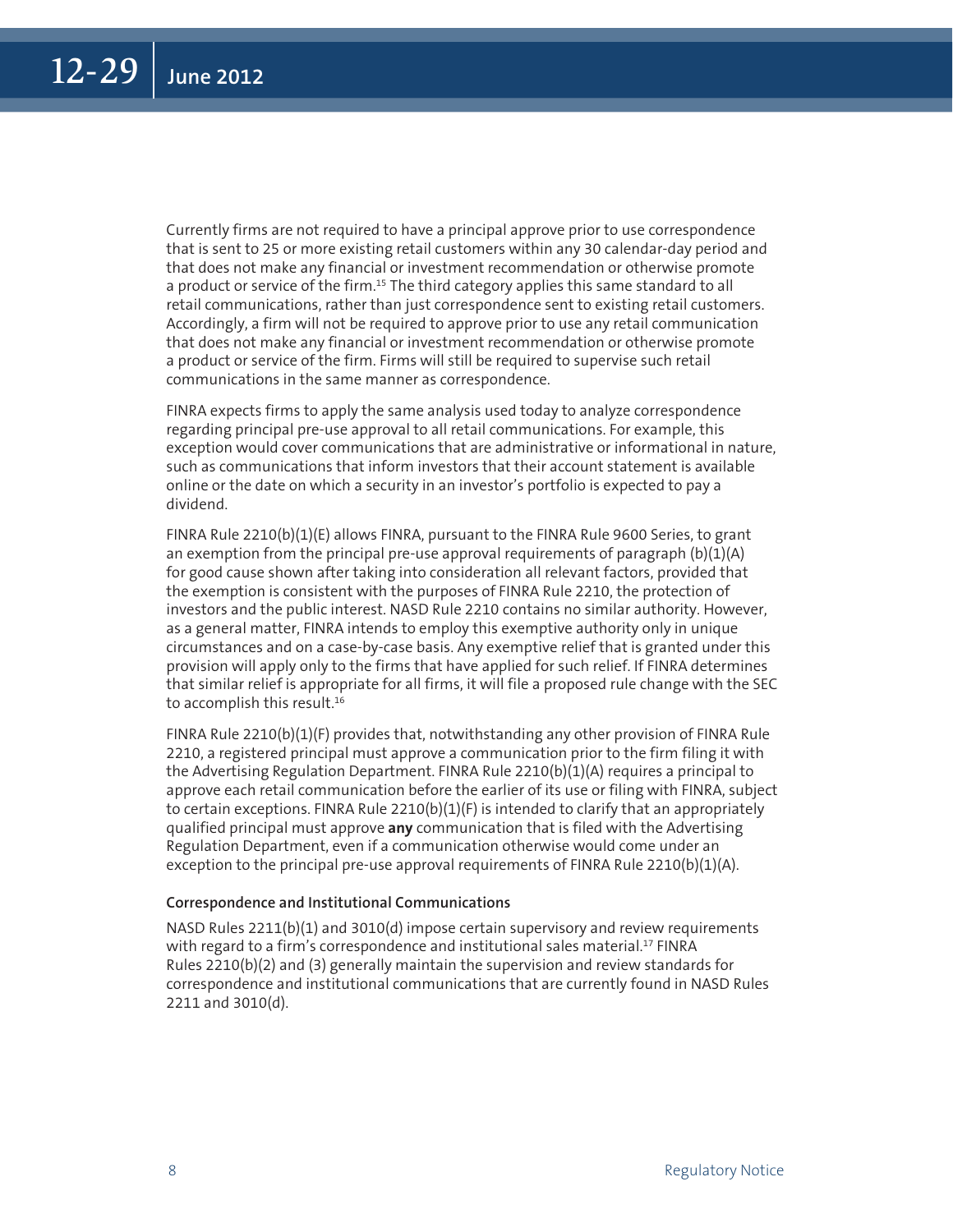#### **Recordkeeping Requirements**

NASD Rule 2210(b)(2) requires firms to maintain all advertisements, sales literature and independently prepared reprints in a separate file for a period beginning on the date of first use and ending three years from the date of last use. The file must include:

- (i) a copy of the communication and the dates of first and last use;
- (ii) the name of the registered principal who approved the communication and the date approval was given, unless approval was not required pursuant to NASD Rule 2210(b)(1)(D); and
- (iii) for any communication for which principal pre-use approval was not required pursuant to NASD Rule 2210(b)(1)(D), the name of the other firm that filed the communication with FINRA and a copy of the corresponding Advertising Regulation Department review letter.

NASD Rule 2211(b)(2) requires firms to maintain records of institutional sales material for a period of three years from the date of last use, including the name of the person who prepared each of the communications.

FINRA Rule 2210(b)(4)(A) sets forth the recordkeeping requirements for retail and institutional communications; generally, these requirements mirror current recordkeeping requirements. This provision incorporates by reference the recordkeeping format, medium and retention period requirements of SEA Rule 17a-4.18

FINRA Rule 2210(b)(4)(A) specifies that such records must include:

- $\triangleright$  a copy of the communication and the dates of first and (if applicable) last use;
- $\blacktriangleright$  the name of any registered principal who approved the communication and the date that approval was given;
- $\triangleright$  in the case of a retail communication or institutional communication that is not approved prior to first use by a registered principal, the name of the person who prepared or distributed the communication;<sup>19</sup>
- $\triangleright$  information concerning the source of any statistical table, chart, graph or other illustration used in the communication; and
- $\triangleright$  for retail communications that rely on the exception under paragraph (b)(1)(C), the name of the firm that filed the retail communication with FINRA and a copy of the Advertising Regulation Department's review letter.

FINRA Rule 2210(b)(4)(B) cross-references NASD Rule 3010(d)(3) and FINRA Rule 4511 with respect to correspondence recordkeeping requirements.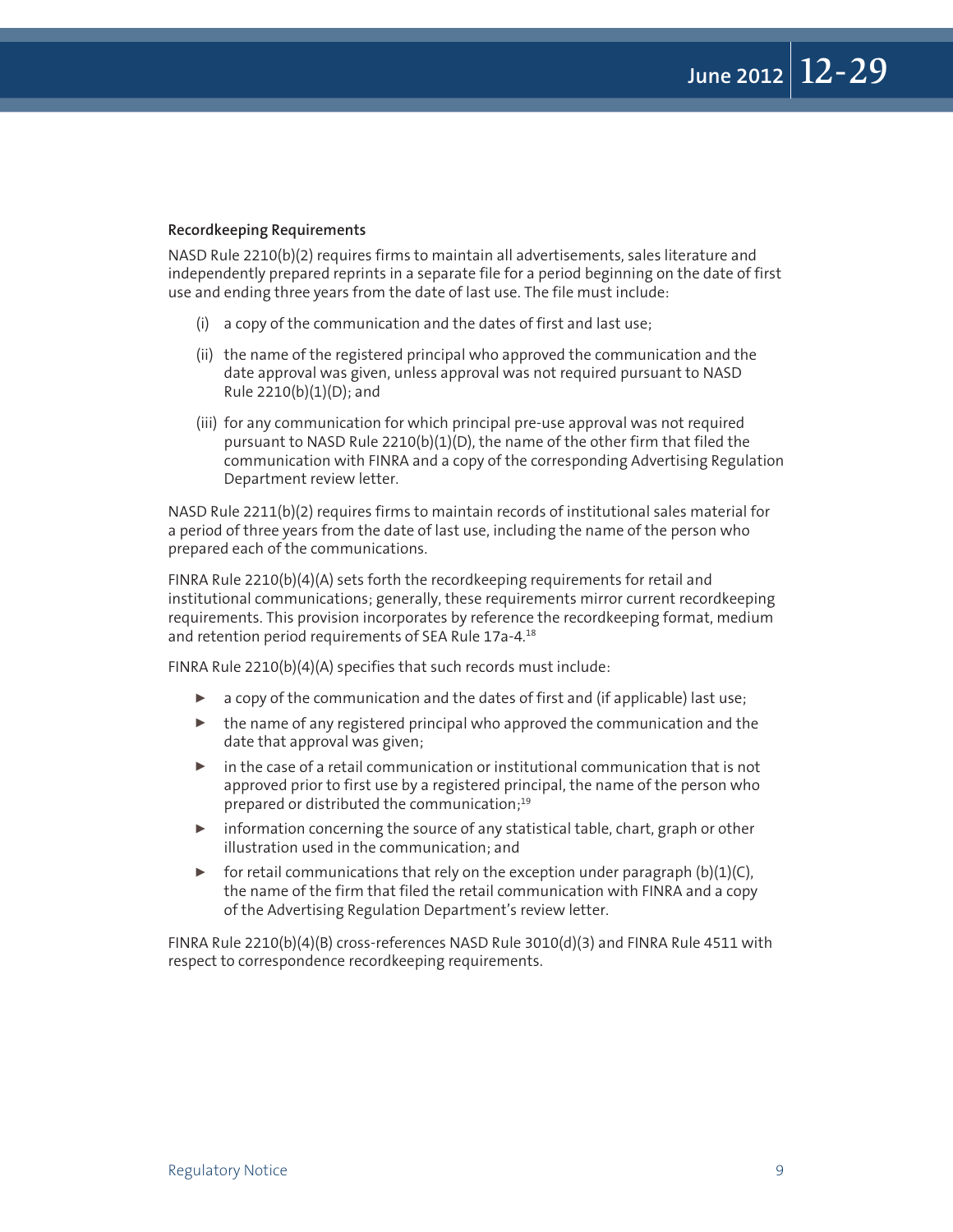#### **Filing Requirements and Review Procedures**

FINRA Rule 2210(c) generally incorporates the filing requirements in NASD Rule 2210(c), subject to certain changes.

#### **New Member Firm Filing Requirements**

NASD Rule 2210(c)(5)(A) currently requires a firm that previously has not filed advertisements with FINRA or another self-regulatory organization to file its initial advertisement with the Advertising Regulation Department at least 10 business days prior to use. This filing requirement continues for a year after the initial filing. Under FINRA Rule  $2210(c)(1)(A)$  a new firm's one-year filing requirement begins on the date reflected in the Central Registration Depository (CRD®) system that the firm's FINRA membership becomes effective, rather than on the date a firm first files an advertisement with FINRA.

This new member firm filing requirement only applies to certain broadly disseminated retail communications, such as generally accessible websites, print media communications, and television and radio commercials. In addition, to the extent any retail communication that is subject to this filing requirement is a free writing prospectus that has been filed with the SEC pursuant to Securities Act Rule 433(d)(1)(ii), the firm may file the retail communication within 10 business days of first use rather than 10 business days prior to first use.

#### **Advertising Regulation Department Authority to Require Firms to File Communications Prior to Use**

NASD Rule 2210(c)(5)(B) currently authorizes the Advertising Regulation Department to require a firm to file all of its advertisements and/or sales literature, or the portion of the firm's material that is related to any specific types or classes of securities or services, with FINRA at least 10 business days prior to use, if the Advertising Regulation Department determines that the firm has departed from NASD Rule 2210's standards. FINRA Rule  $2210(c)(1)(B)$  authorizes the Advertising Regulation Department to require the firm to file prior to use all of the firm's communications (rather than just advertisements or sales literature) or a specified subset of the firm's communications.

#### **Pre-Use Filing Requirements**

NASD Rule  $2210(c)(4)$  currently requires firms to file certain communications at least 10 business days prior to first use and to withhold them from use until any changes specified by the Advertising Regulation Department have been made. These communications include advertisements and sales literature for certain registered investment companies that include self-created rankings, advertisements concerning collateralized mortgage obligations (CMOs) and advertisements concerning security futures.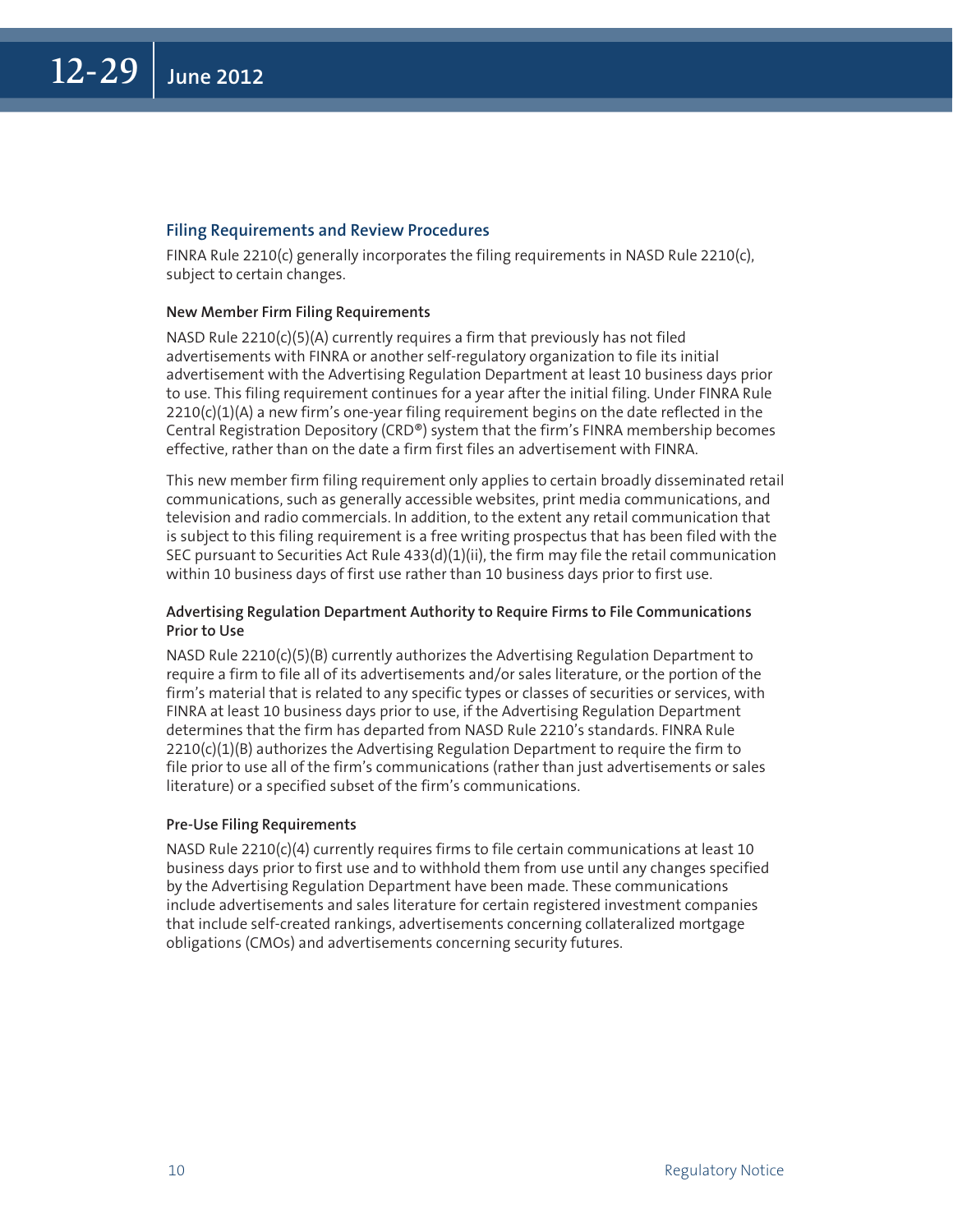FINRA Rule 2210(c)(2) revises the categories of communications that fall within this preuse filing requirement. These include retail communications concerning any registered investment company that include self-created rankings, retail communications concerning security futures and retail communications that include bond mutual fund volatility ratings. The requirement to file retail communications concerning security futures prior to first use would not apply to (i) retail communications that are submitted to another selfregulatory organization having comparable standards pertaining to such communications, and (ii) retail communications in which the only reference to security futures is contained in a listing of the services of a firm.

#### **Concurrent With Use Filing Requirements**

NASD Rule  $2210(c)(2)$  requires a firm to file within 10 business days of first use or publication:

- $\blacktriangleright$  advertisements and sales literature concerning registered investment companies (including mutual funds, variable contracts, continuously offered closed-end funds and unit investment trusts) that do not include bond fund volatility ratings;
- $\blacktriangleright$  advertisements and sales literature concerning public direct participation programs, as defined in NASD Rule 2810 (now FINRA Rule 2310);
- $\blacktriangleright$  advertisements concerning government securities; and
- $\triangleright$  any template for written reports produced by, or advertisements and sales literature concerning, an investment analysis tool, as such term is defined in IM-2210-6.

FINRA Rule 2210(c)(3) revises the categories of communications that must be filed within 10 business days of first use or publication. Similar to NASD Rule  $2210(c)(2)$ , FINRA Rule  $2210(c)(3)$  requires retail communications concerning registered investment companies and public direct participation programs to be filed within 10 business days of first use. However, FINRA Rule 2210(c)(3) requires that *all* retail communications concerning closedend registered investment companies be filed with FINRA. Currently NASD Rule 2210 requires firms to file within 10 business days of first use advertisements and sales literature concerning closed-end funds that are distributed during the fund's initial public offering (IPO) period, as well as all advertisements and sales literature concerning continuously offered (interval) closed-end funds.<sup>20</sup> The new filing requirement also applies to retail communications that are distributed after a closed-end fund's IPO period.

NASD Rule  $2210(c)(2)(C)$  requires firms to file within 10 business days of first use all advertisements concerning government securities. This filing requirement has been eliminated.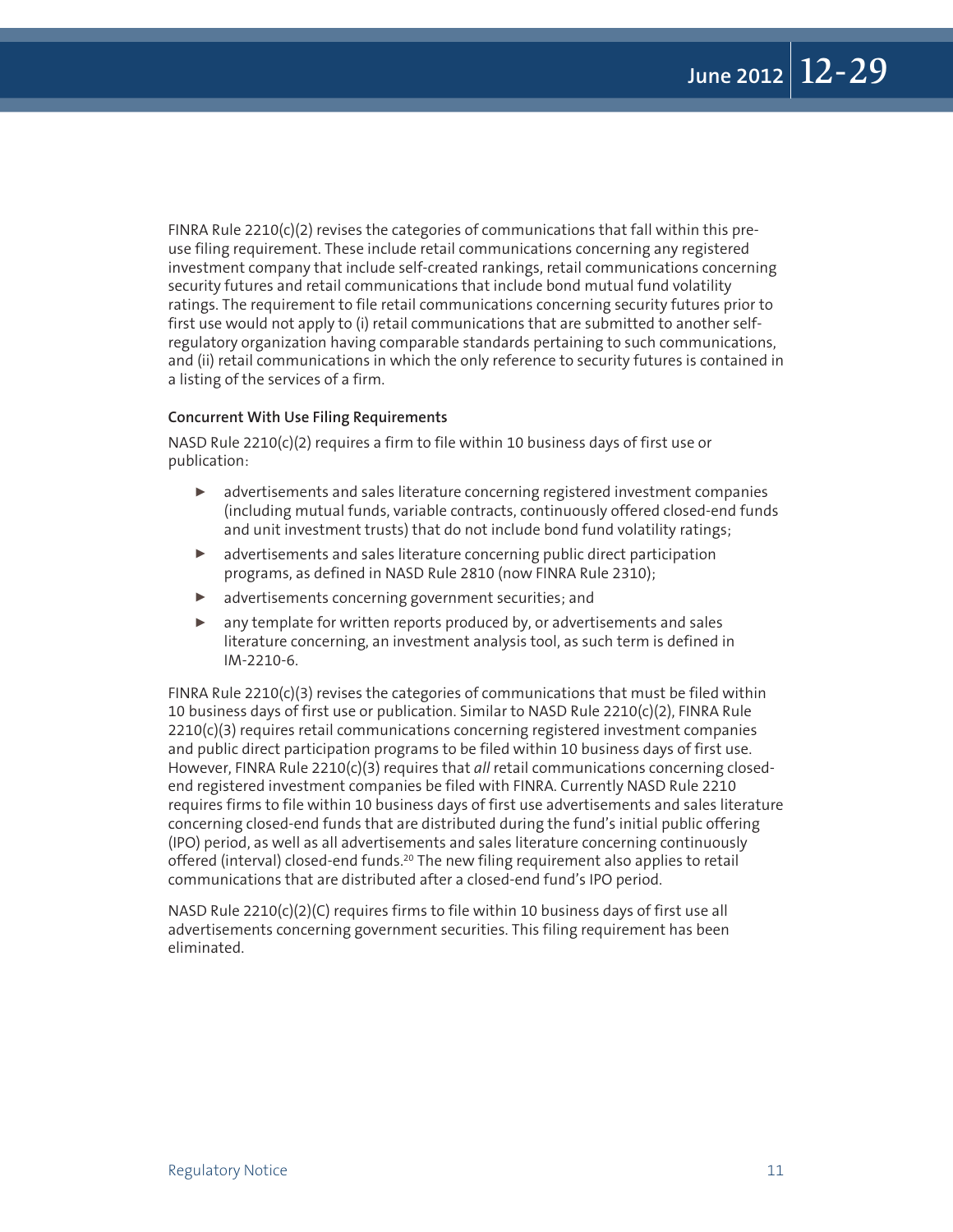Consistent with current requirements, FINRA Rule  $2210(c)(3)(C)$  requires firms to file within 10 business days of first use templates for written reports produced by, or retail communications concerning, an investment analysis tool, as it is defined in FINRA Rule 2214.21

FINRA Rule  $2210(c)(3)(D)$  requires firms to file within 10 business days of first use retail communications concerning CMOs that are registered under the Securities Act of 1933. Currently firms are required only to file advertisements concerning CMOs, but must file them at least 10 business days prior to first use. $22$ 

FINRA Rule  $2210(c)(3)(E)$  requires firms to file within 10 business days of first use all retail communications concerning any security that is registered under the Securities Act of 1933 and that is derived from or based on a single security, a basket of securities, an index, a commodity, a debt issuance or a foreign currency, not included within the requirements of paragraphs (c)(1), (c)(2) or sub-paragraphs (A) through (D) of paragraph (c)(3). No similar filing requirement exists under current rules. The purpose of this provision is to require the filing of retail communications concerning publicly offered structured or derivative products, such as exchange-traded notes or registered grantor trusts, that currently are not required to be filed. This provision excludes retail communications that are already subject to a separate filing requirement found elsewhere in paragraph (c), such as retail communications concerning registered investment companies or public direct participation programs.23

#### **Other Filing Requirements**

NASD Rule  $2210(c)(6)$  provides that, if a firm has filed a draft version or "story board" of a television or video advertisement pursuant to a filing requirement, then the firm also must file the final filmed version within 10 business days of first use or broadcast. FINRA Rule 2210(c)(4) maintains this standard.

NASD Rule  $2210(c)(1)$  specifies that a firm must provide with each filing the actual or anticipated date of first use, the name and title of the registered principal who approved the advertisement or sales literature and the date that the approval was given. FINRA Rule  $2210(c)(5)$  carries forward these requirements, while also requiring each filing to include the registered principal's CRD number. The requirement to include a principal's CRD number is consistent with current FINRA policy.

NASD Rule  $2210(c)(7)$  provides that each firm's written and electronic communications may be subject to a spot-check procedure, and that firms must submit requested material within the time frame specified by the Advertising Regulation Department. FINRA Rule  $2210(c)(6)$  carries forward these requirements.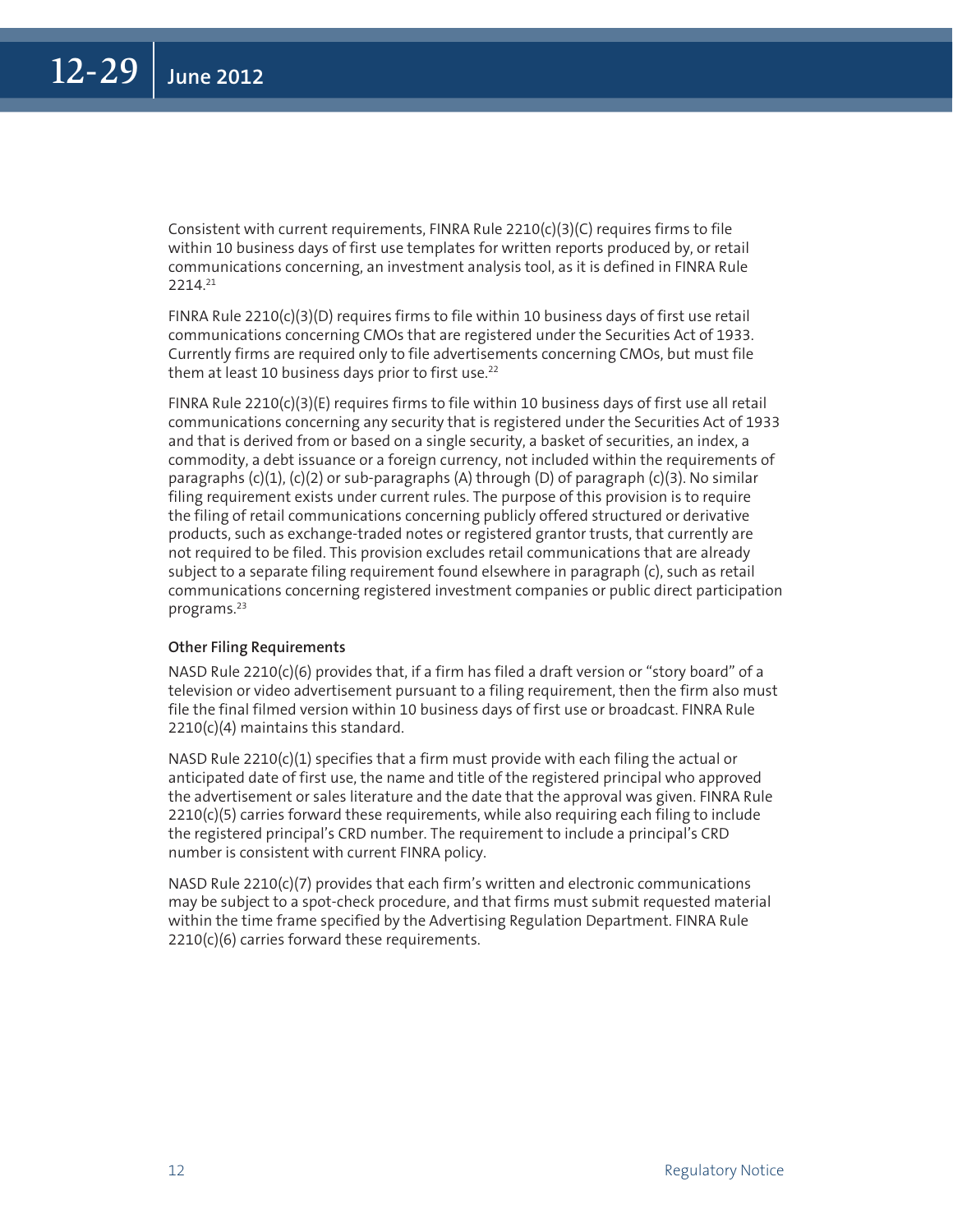#### **Exclusions From Filing Requirements**

FINRA Rule 2210(c)(7) generally duplicates the current exclusions from the filing requirements under NASD Rule 2210(c)(8), with certain modifications.

NASD Rule  $2210(c)(8)(A)$  excludes from filing advertisements and sales literature that previously have been filed with FINRA and that are to be used without material change. FINRA Rule 2210(c)(7)(A) continues this exclusion for retail communications that meet these standards.

FINRA Rule 2210(c)(7)(B) adds an exclusion for retail communications that are based on templates that were previously filed with FINRA if the changes are limited to updates of more statistical or other non-narrative information. Although there is no similar express filing exclusion in NASD Rule 2210, this exclusion is based in part on an earlier staff interpretation concerning how NASD Rule 2210's approval, recordkeeping and filing requirements apply to statistical updates contained in pre-existing templates.<sup>24</sup>

NASD Rule 2210(c)(8)(B) excludes from filing advertisements and sales literature solely related to recruitment or changes in a firm's name, personnel, electronic or postal address, ownership, offices, business structure, officers or partners, telephone or teletype numbers, or concerning a merger with or acquisition by, another member firm. This exclusion has been replaced by FINRA Rule  $2210(c)(7)(C)$ , which excludes retail communications that do not make any financial or investment recommendation or otherwise promote a product or service of the firm.25

NASD Rules  $2210(c)(8)(C)$ , (D), (F) and (G) exclude from filing advertisements and sales literature that do no more than identify a national securities exchange symbol of the firm or identify a security for which the firm is a registered market maker; advertisements and sales literature that do no more than identify the firm or offer a specific security at a stated price; certain "tombstone" advertisements governed by Securities Act Rule 134; and press releases that are made available only to members of the media. FINRA Rules  $2210(c)(7)(D)$ , (E), (G) and (H) carry forward these filing exclusions for retail communications that meet the same standards.

NASD Rule 2210(c)(8)(E) excludes from filing prospectuses and other documents that have been filed with the SEC or any state. The current filing exclusion does not cover investment company omitting prospectuses published pursuant to Securities Act Rule 482.

FINRA Rule 2210(c)(7)(F) modifies this filing exclusion by also not covering free writing prospectuses that are filed with the SEC pursuant to Securities Act Rule  $433(d)(1)(ii).^{27}$ As discussed in *[Regulatory Notice 10-52](http://www.finra.org/Industry/Regulation/Notices/2010/P122311)*, FINRA is concerned that broadly disseminated free writing prospectuses present the same investor protection concerns as communications regulated by NASD Rules 2210 and 2211. Accordingly, FINRA interprets Rules 2210 and 2211 to apply to broker-prepared, widely disseminated free writing prospectuses.<sup>28</sup> Firms should note that FINRA requires firms to file the Management's Discussion of Fund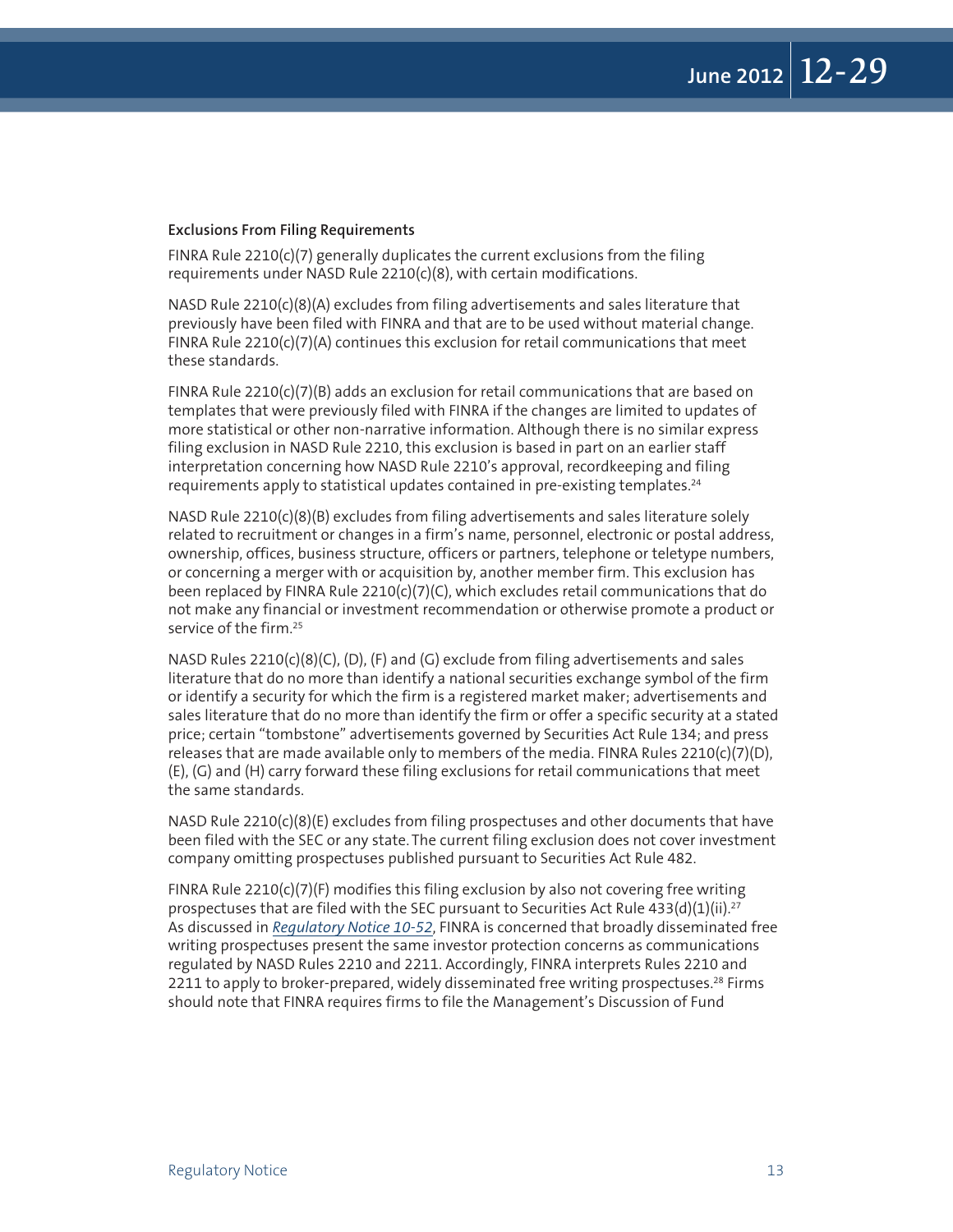Performance (MDFP) and any non-required sales material that are contained in a mutual fund annual or semi-annual report if a firm intends to use the report to market the fund to prospective investors.

NASD Rule 2210(c)(8)(H) excludes from filing reprints of independently prepared articles or reports. FINRA Rule  $2210(c)(7)(1)$  maintains the filing exclusion for retail communications that meet the same standards.<sup>29</sup>

NASD Rule 2210(c)(8)(I) and (J) exclude from filing correspondence and institutional sales material. FINRA Rules  $2210(c)(7)(J)$  and (K) maintain these filing exclusions for correspondence and institutional communications.

NASD Rule 2210(c)(9) excludes from filing material that refers to investment company securities, direct participation programs or exempted securities solely as part of a listing of products or services offered by the member firm. This provision has been replaced by FINRA Rule  $2210(c)(7)(L)$ , which excludes from filing communications that refer to types of investments solely as part of a listing of products or services offered by the firm.

FINRA Rule  $2210(c)(7)(M)$  excludes from filing retail communications that are posted on online interactive electronic forums, such as an electronic bulletin board or an interactive forum that is contained on a social media website. Under NASD Rule 2210, posts on interactive electronic forums are considered public appearances.<sup>30</sup> Under FINRA Rule 2210, such posts will be considered retail communications, assuming the forum is available to retail investors. Nevertheless, FINRA is excluding these posts from Rule 2210's filing requirements.

FINRA Rule 2210(c)(7)(N) creates a new filing exception for press releases issued by closed-end investment companies listed on the NYSE that are subject to the "immediate release policy" under section 202.06 of the NYSE Listed Company Manual (or any successor provision).<sup>31</sup> Information required to be published under the immediate release policy may include, among other things, dividend announcements, which closed-end funds typically announce via press release. Such press releases are not subject to filing.

FINRA Rule  $2210(c)(8)$  provides that communications excluded from the filing requirements pursuant to paragraphs (c)(7)(H) through (K) are deemed filed with FINRA for purposes of Section 24(b) of the Investment Company Act and Rule 24b3 thereunder. This provision is consistent with NASD Rule 2210(c)(8).

#### **Exemptive Authority**

NASD Rule 2210(c)(10) allows FINRA to exempt, pursuant to the FINRA Rule 9600 Series, a firm from the pre-use filing requirements of NASD Rule 2210(c) (*i.e.*, requirement for certain firms to file retail communications prior to first use) for good cause shown.<sup>32</sup> FINRA Rule  $2210(c)(9)(A)$  carries forward this exemptive authority with respect to the pre-use filing requirement for new member firms under Rule 2210(c)(1)(A).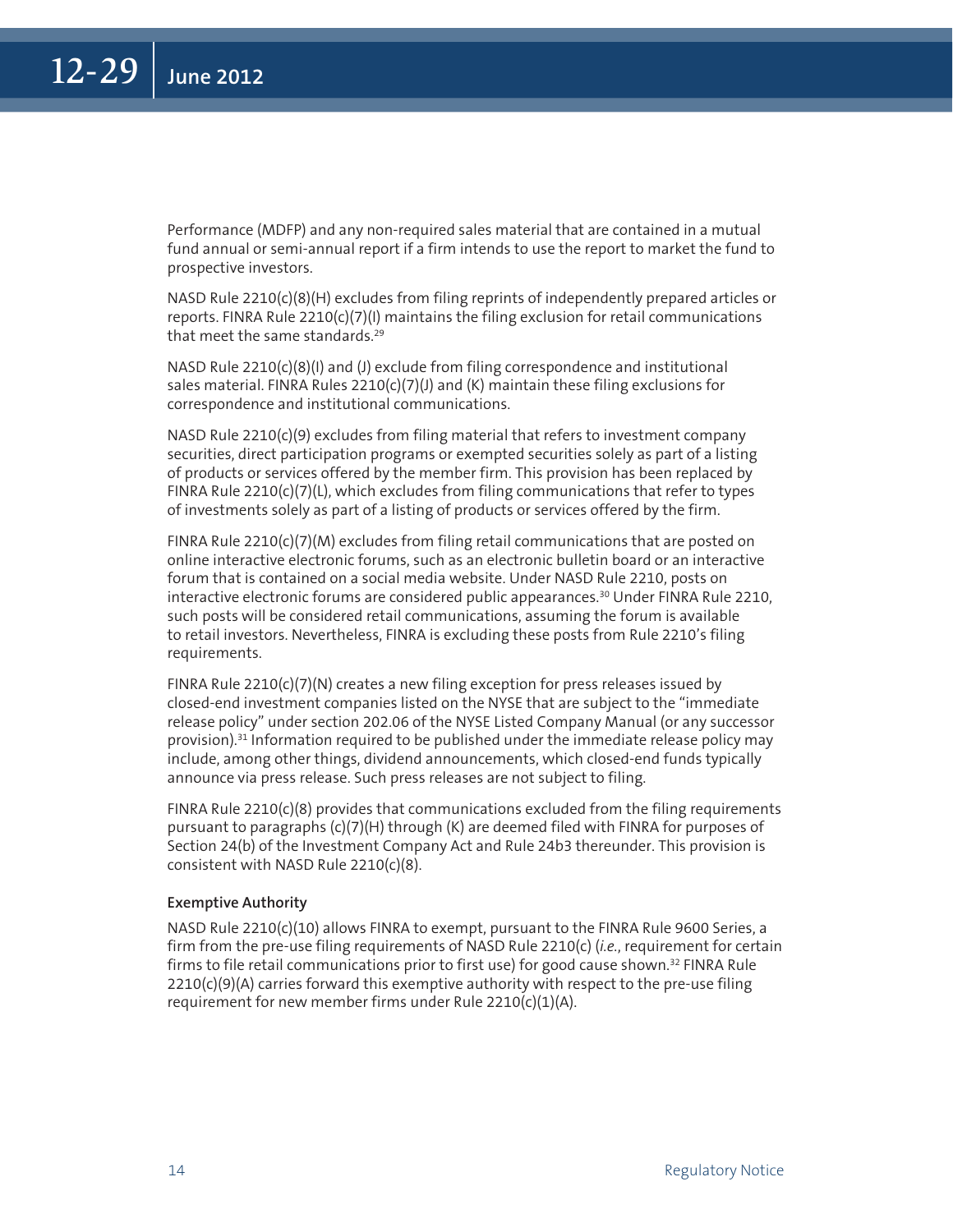FINRA Rule 2210(c)(9)(B) allows FINRA to grant an exemption from the concurrentwith-use filing requirements of paragraph (c)(3) (*i.e.*, requirement to file certain retail communications) for good cause shown after taking into consideration all relevant factors, provided that the exemption is consistent with the purposes of Rule 2210, the protection of investors and the public interest. Generally this relief is limited to the same extent as in FINRA Rule  $2210(b)(1)(E)$ , which authorizes FINRA to grant exemptive relief from the principal pre-use approval requirements in FINRA Rule 2210(b)(1)(A) for retail communications, subject to the same standards.

#### **Content Standards**

FINRA Rule 2210(d) reorganizes but largely incorporates the current content standards applicable to communications with the public that are found in NASD Rule 2210(d), NASD IM-2210-1, NASD IM-2210-4 and Incorporated NYSE Rules 472(i) and (j), subject to certain changes. Content standards that currently apply to advertisements and sales literature generally apply to retail communications.

#### **General Content Standards**

NASD Rule 2210(d)(1)(A) requires all firm communications to be based on principles of fair dealing and good faith, to be fair and balanced, and to provide a sound basis for evaluating the facts in regard to any particular security or type of security, industry or service. It also prohibits a firm from omitting any material fact or qualification if the omissions, in light of the context of the material presented, would cause the communication to be misleading. FINRA Rule 2210(d)(1)(A) incorporates the same standards without change.

NASD Rule  $2210(d)(1)(B)$  prohibits a firm from making any false, exaggerated, unwarranted or misleading statement or claim in any communication, and prohibits the publication, circulation or distribution of any communication that the firm knows or has reason to know contains any untrue statement of a material fact or is otherwise false or misleading. FINRA Rule  $2210(d)(1)(B)$  incorporates the same standards as NASD Rule  $2210(d)(1)(B)$  without change, other than expressly prohibiting promissory statements or claims. FINRA staff already interprets NASD Rule  $2210(d)(1)(B)$  to prohibit promissory language in member communications, and Incorporated NYSE Rule 472(i) specifically prohibits promissory statements.

NASD Rule  $2210(d)(1)(C)$  permits information to be placed in a legend or footnote only in the event that the placement would not inhibit an investor's understanding of the communication. FINRA Rule 2210(d)(1)(C) incorporates the standards of NASD Rule  $2210(d)(1)(C)$  without change.

NASD IM-2210-1(1) requires firms to ensure that statements are not misleading within the context in which they are made, and that they provide balanced treatment of risks and potential benefits. It also requires communications to be consistent with the risks of fluctuating prices and the uncertainty of dividends, rates of return and yield inherent in investments. NASD IM-2210-1(3) requires firm communications to be clear. FINRA Rule 2210(d)(1)(D) generally incorporates these standards with only minor, non-substantive changes.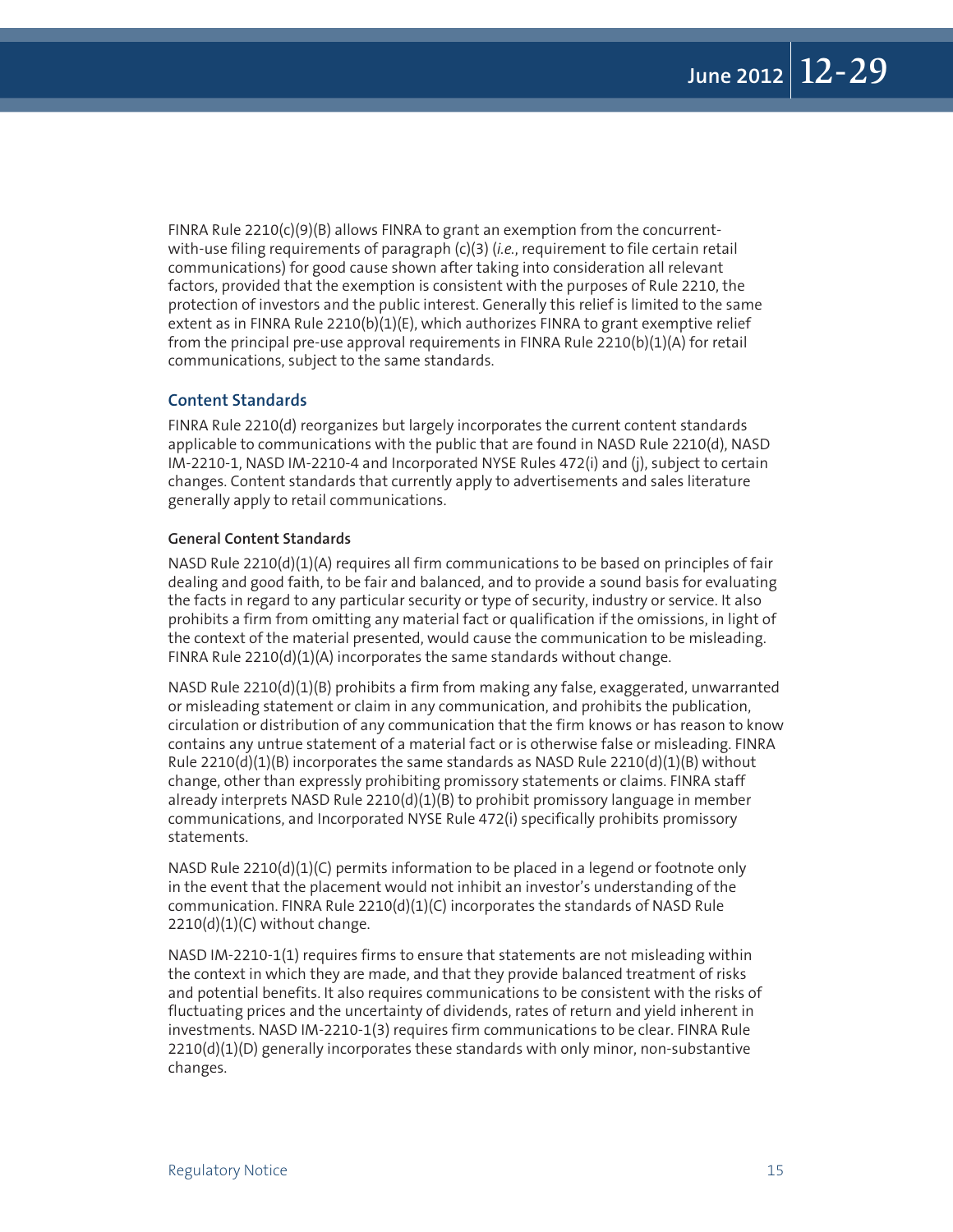NASD IM-2210-1(2) generally requires firms to consider the nature of the audience to which a communication will be directed and to provide details and explanations appropriate to the audience. FINRA Rule  $2210(d)(1)(E)$  incorporates these standards, although in a more abbreviated fashion.

#### **Predictions and Projections of Performance**

NASD Rule  $2210(d)(1)(D)$  currently prohibits communications from predicting or projecting performance, implying that past performance will recur or making any exaggerated or unwarranted claim, opinion or forecast. This provision permits, however, a hypothetical illustration of mathematical principles, provided that it does not predict or project the performance of an investment or investment strategy.

FINRA Rule 2210(d)(1)(F) carries forward the current prohibition of performance predictions and projections, as well as the allowance for hypothetical illustrations of mathematical principles. The rule also clarifies that FINRA allows two additional types of projections of performance in communications with the public that are not reflected in the text of NASD Rule 2210(d)(1)(D). First, FINRA allows projections of performance in reports produced by investment analyst tools that meet the requirements of NASD IM-2210-6.<sup>33</sup> Second, FINRA has permitted research reports on debt or equity securities to include price targets under certain circumstances.34

Accordingly, FINRA Rule 2210(d)(1)(F) clarifies that it does not prohibit an investment analysis tool, or a written report produced by such a tool, that meets the requirements of FINRA Rule 2214. FINRA Rule 2210(d)(1)(F) also clarifies that it does not prohibit a price target contained in a research report on debt or equity securities, provided that the price target has a reasonable basis, the report discloses the valuation methods used to determine the price target, and the price target is accompanied by disclosure concerning the risks that may impede achievement of the price target.<sup>35</sup>

#### **Comparisons and Disclosure of a Firm's Name**

NASD Rule 2210(d)(2)(B) requires any comparison in advertisements and sales literature between investments or services to disclose all material differences between them, including (as applicable) investment objectives, costs and expenses, liquidity, safety, guarantees or insurance, fluctuation of principal or return and tax features. FINRA Rule  $2210(d)(2)$  incorporates these standards for retail communications without substantive change.

NASD Rule 2210(d)(2)(C) requires all advertisements and sales literature to (i) prominently disclose the name of the firm; (ii) reflect any relationship between the firm and any non-member or individual who is also named in the communication; and (iii) if the communication includes other names, reflect which products and services are offered by the firm. FINRA Rule 2210(d)(3) applies these standards to correspondence as well as to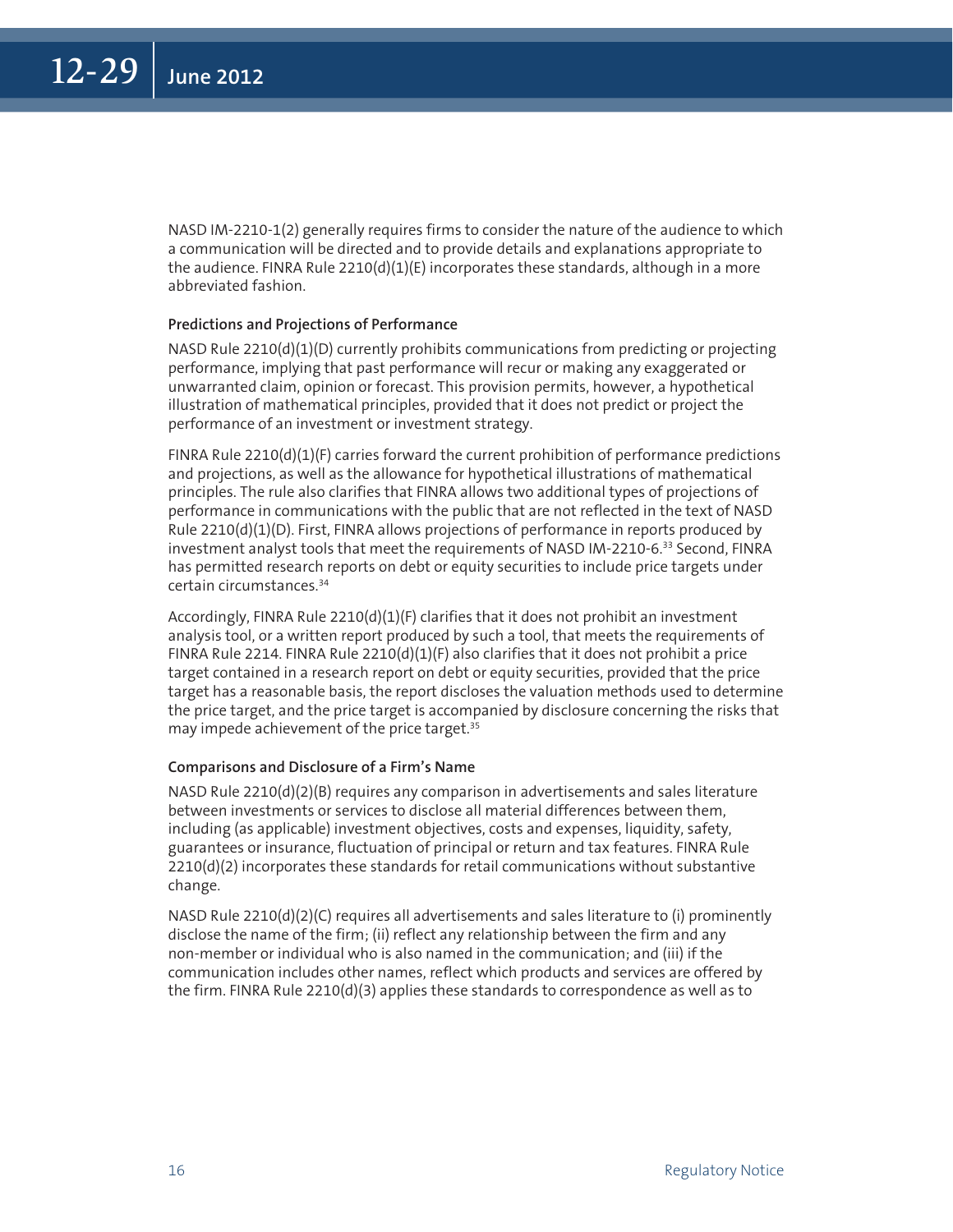retail communications. Firms are permitted to use the name under which it conducts its broker-dealer business as disclosed on the firm's Form BD, as well as a name by which a firm is commonly recognized or which is required by any state or jurisdiction.

#### **Tax Considerations**

NASD IM-2210-1(5) specifies that in advertisements and sales literature, references to tax-free or tax-exempt income must indicate which income taxes apply, or which do not, unless income is free from all applicable taxes, and provides an example of income from an investment company investing in municipal bonds that is free from federal income tax but subject to state or local income taxes. FINRA Rule 2210(d)(4)(A) carries forward this rule for all retail communications and correspondence.

NASD IM-2210-1(4) prohibits communications with the public from characterizing income or investment returns as tax-free or exempt from income tax when tax liability is merely postponed or deferred, such as when taxes are payable upon redemption. FINRA Rule 2210(d)(4)(B) carries forward this prohibition for all communications.

FINRA Rule 2210(d)(4)(C) adds new language concerning comparative illustrations of the mathematical principles of tax-deferred versus taxable compounding. The illustration:

- $\triangleright$  must depict both the taxable investment and the tax-deferred investment using identical investment amounts and identical assumed gross investment rates of return, which may not exceed 10 percent per annum;
- $\triangleright$  must use and identify actual federal income tax rates;
- $\triangleright$  is permitted (but not required) to reflect an actual state income tax rate, provided that the communication prominently discloses that the illustration is applicable only to investors that reside in the identified state;
- $\triangleright$  if it is intended for a target audience, must reasonably reflect its tax bracket or brackets as well as the tax character of capital gains and ordinary income;
- $\triangleright$  must reflect the impact of taxes during any specific investment payout period identified in the illustration;
- <sup>0</sup> may not assume an unreasonable period of tax deferral; and
- $\blacktriangleright$  must include the following disclosures, as applicable:
	- $\blacktriangleright$  the degree of risk in the investment's assumed rate of return, including a statement that the assumed rate of return is not guaranteed;
	- $\blacktriangleright$  the possible effects of investment losses on the relative advantage of the taxable versus tax-deferred investments;
	- $\blacktriangleright$  the extent to which tax rates on capital gains and dividends would affect the taxable investment's return;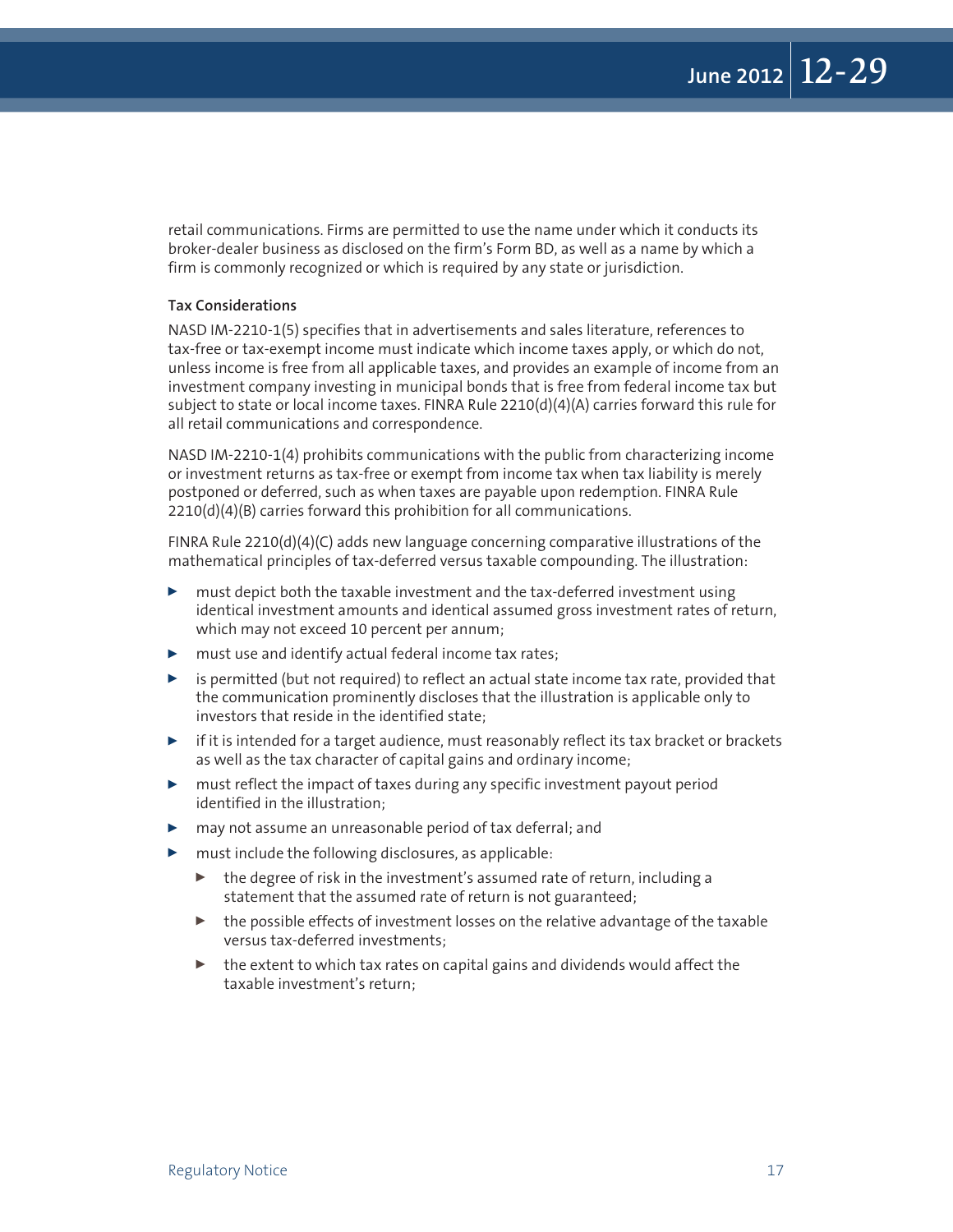- $\blacktriangleright$  the fact that ordinary income tax rates will apply to withdrawals from a taxdeferred investment;
- $\blacktriangleright$  its underlying assumptions;<sup>36</sup>
- $\blacktriangleright$  the potential impact resulting from federal or state tax penalties (*e.g.*, for early withdrawals or use on non-qualified expenses); and
- $\blacktriangleright$  that an investor should consider his or her current and anticipated investment horizon and income tax bracket when making an investment decision, as the illustration may not reflect these factors.

Much of this language reflects previous guidance that FINRA has provided regarding tax-deferral illustrations.<sup>37</sup> By placing this rule language in FINRA Rule 2210, FINRA is clarifying that these standards apply to any illustration of tax-deferred versus taxable compounding, regardless of whether it appears in a communication promoting variable insurance products or some other communication, such as one discussing the benefits of investing through a 401(k) retirement plan or individual retirement account. Of course, any communication concerning variable insurance products also must comply with standards specifically applicable to such communications.<sup>38</sup>

#### **Disclosure of Fees, Expenses and Standardized Performance**

NASD Rule 2210(d)(3) currently requires communications with the public, other than institutional sales material and public appearances, that present the performance of a non-money market mutual fund, to disclose the fund's maximum sales charge and operating expense ratio as set forth in the fund's current prospectus fee table. FINRA Rule  $2210(d)(5)$  maintains this standard for retail communications and correspondence.

#### **Testimonials**

NASD Rule 2210(d)(1)(E) currently provides that, if any testimonial in a communication with the public concerns a technical aspect of investing, the person making the testimonial must have the knowledge and experience to form a valid opinion. FINRA Rule  $2210(d)(6)(A)$ carries forward this standard for communications.

NASD Rule  $2210(d)(2)(A)$  requires any advertisement or sales literature that includes a testimonial concerning the investment advice or investment performance of a firm or its products to prominently disclose the fact that: (i) the testimonial may not be representative of the experience of other customers; (ii) the testimonial is no guarantee of future performance or success; and (iii) if more than a nominal sum is paid, it is a paid testimonial. FINRA Rule  $2210(d)(6)(B)$  carries forward these disclosure requirements for retail communications and correspondence, and requires disclosure regarding payment if more than \$100 in value (rather than a "nominal sum") is paid for the testimonial.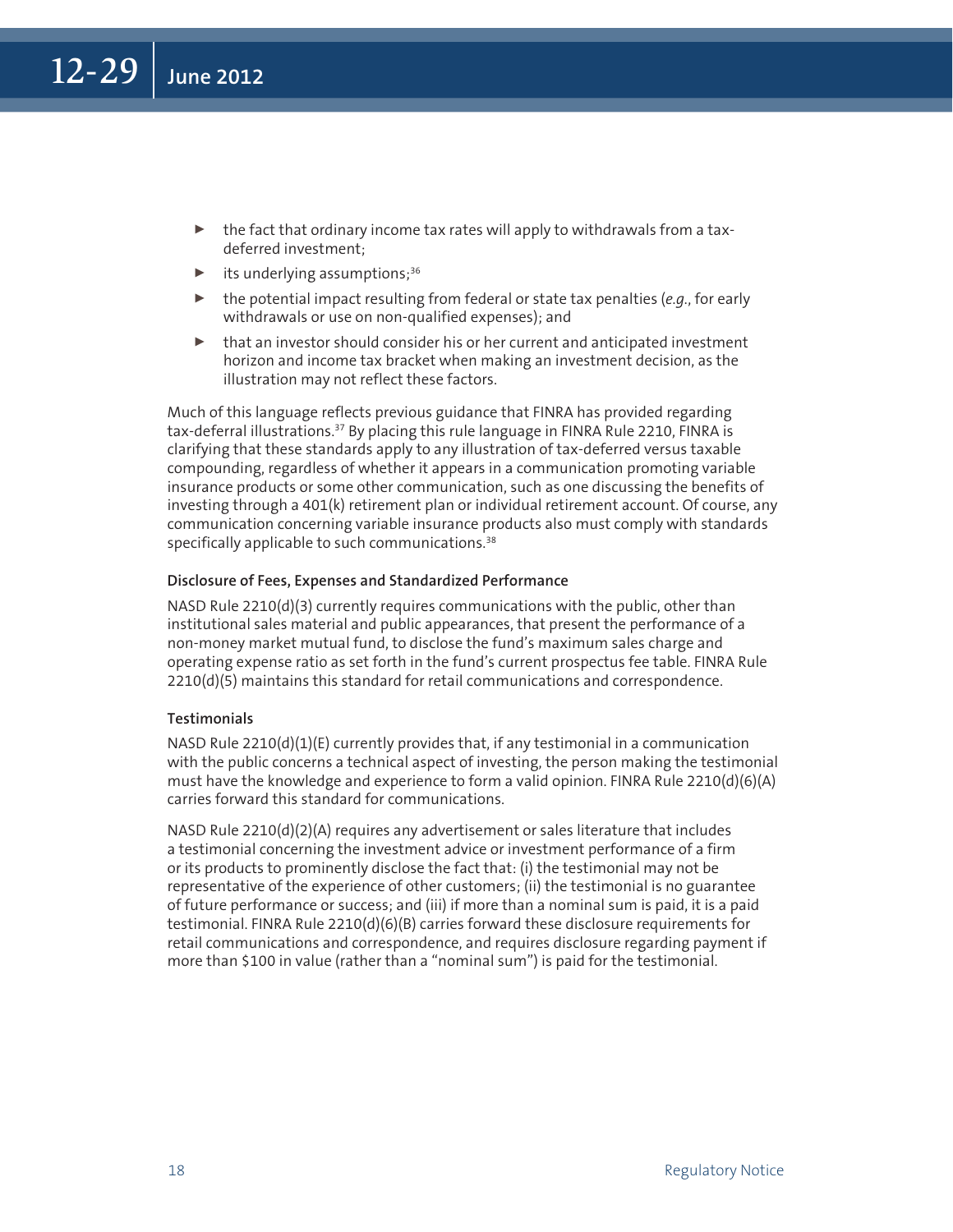#### **Recommendations**

FINRA Rule  $2210(d)(7)$  revises in several ways the standards currently found in NASD IM-2210-1(6) applicable to communications that contain a recommendation.

NASD IM-2210-1(6)(A) requires disclosure of certain specified conflicts of interest to the extent applicable. These disclosures include if the firm:

- (i) was making a market in the recommended securities, or the underlying security if the recommended security is an option or security future, or that the member or associated person will sell to or buy from customers on a principal basis;
- (ii) and/or its officers or partners have a financial interest in the securities of the recommended issuer and the nature of the financial interest, unless the extent of the financial interest is nominal; and
- (iii) was manager or co-manager of a public offering of any securities of the issuer whose securities are recommended in the past 12 months.

FINRA Rule  $2210(d)(7)(A)$  retains the first and third disclosure requirements, but modifies the second disclosure requirement. As revised, a retail communication that includes a recommendation of securities must disclose, if applicable, that the firm or any associated person directly and materially involved in the preparation of the content has a financial interest in any of the securities of the issuer whose securities are recommended, and the nature of the financial interest, unless the extent of the financial interest is nominal. This change would substantially narrow the number of parties whose financial interests have to be disclosed, particularly for large firms with numerous officers and partners.<sup>39</sup> Rule 2210(d)(7)(A) also carries forward the current requirement of NASD IM-2210-1(6)(A) to have a reasonable basis for the recommendation.

NASD IM-2210-1(6)(B) requires a firm to provide, or offer to furnish upon request, available investment information supporting the recommendation, and if the recommendation is for an equity security, to provide the price at the time the recommendation is made. FINRA Rule 2210(d)(7)(B) carries forward these requirements without change.

FINRA Rule  $2210(d)(7)(C)$  amends the provisions governing communications that include past recommendations, which are currently found in NASD IM-2210-1(6)(C) and (D) and Incorporated NYSE Rule 472(j)(2). The new standards mirror those found in Rule 206(4)-1(a)(2) under the Investment Advisers Act of 1940, which apply to investment adviser advertisements that contain past recommendations. FINRA Rule  $2210(d)(7)(C)$ , like Rule 206(4)-1(a)(2), generally prohibits retail communications from referring to past specific recommendations of the firm that were or would have been profitable to any person. The rule allows, however, a retail communication or correspondence to set out or offer to furnish a list of all recommendations as to the same type, kind, grade or classification of securities made by the firm within the immediately preceding period of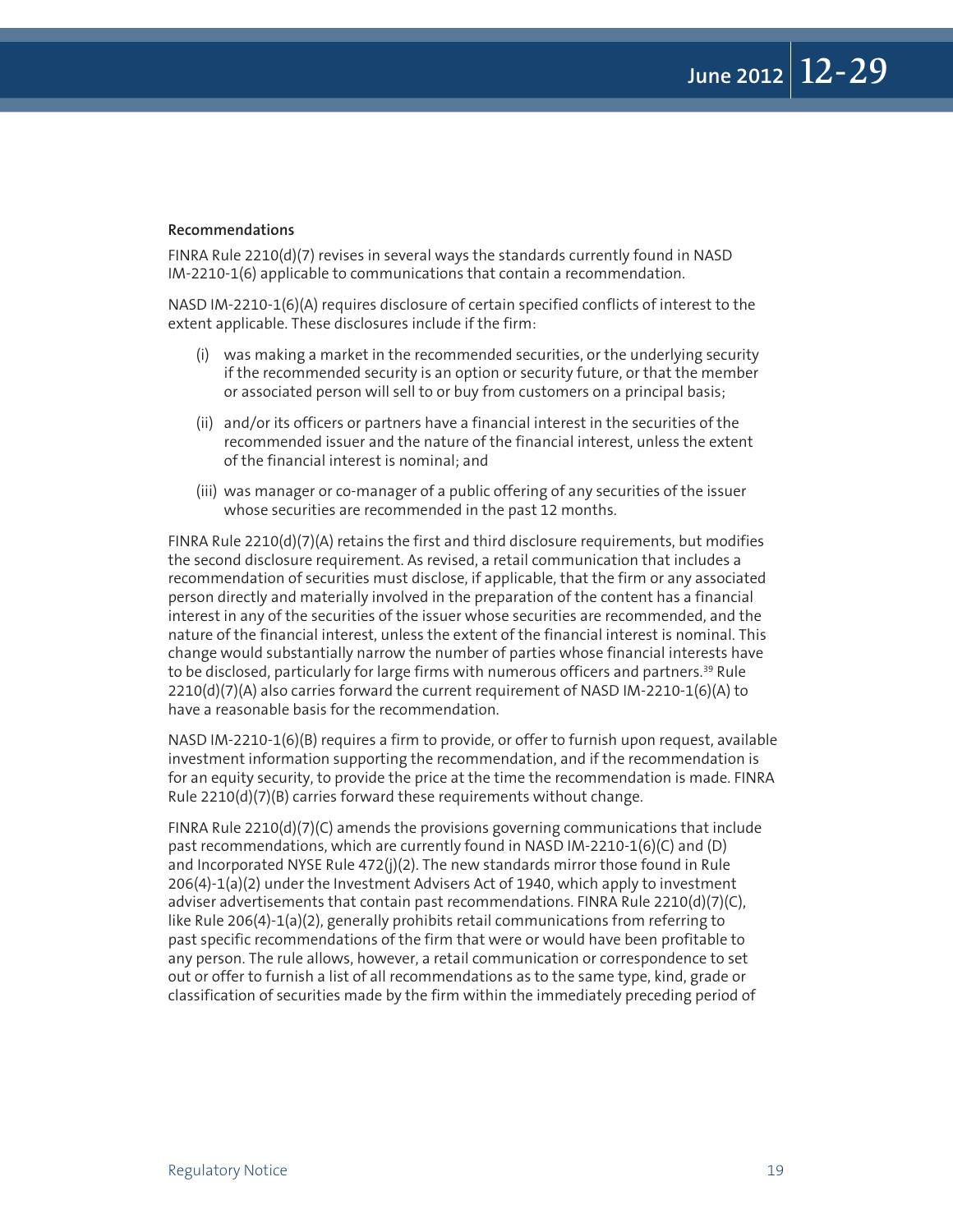not less than one year. The list must provide certain information regarding each recommended security and include a prescribed cautionary legend warning investors not to assume that future recommendations will be profitable.

FINRA Rule 2210(d)(7)(D) expressly excludes from the requirements of paragraph (d)(7) communications that meet the definition of "research report" for purposes of NASD Rule 2711 and that include all of the applicable disclosures required by that rule. FINRA Rule 2210(d)(7)(D) also excludes any communication that recommends only registered investment companies or variable insurance products, provided that such communications must have a reasonable basis for the recommendation.

#### **Prospectuses Filed With the SEC**

FINRA Rule 2210(d)(8) provides that prospectuses, preliminary prospectuses, fund profiles and similar documents that have been filed with the SEC are not subject to the content standards of FINRA Rule 2210(d); provided that its standards shall apply to investment company "omitting prospectuses" published pursuant to Securities Act Rule 482 and free writing prospectuses that have been filed with the SEC pursuant to Securities Act Rule 433(d)(1)(ii).<sup>40</sup> Firms should note, as discussed above, that FINRA applies its content standards to the MDFP and any non-required sales material that are contained in a mutual fund annual or semi-annual report if a firm intends to use the report to market the fund to prospective investors.

#### **Public Appearances**

Currently, a "public appearance" is defined as "participation in a seminar, forum (including an interactive electronic forum), radio or television interview, or other public appearance or public speaking activity."41 Public appearances are a separate category of communications within the broader term "communications with the public." As such, public appearances must meet the same standards that apply to all communications with the public, such as the requirements that they be fair and balanced and not include false or misleading statements. However, public appearances are not subject the principal pre-use approval requirements of NASD Rule 2210(b)(1)(A), nor must a firm file a public appearance with FINRA.

In the interest of simplification, the term "public appearance" is no longer a separate communication category. Nevertheless, FINRA Rule 2210(f) sets forth many of the same general standards that currently apply to public appearances. Public appearances must meet the general "fair and balanced" standards of paragraph (d)(1).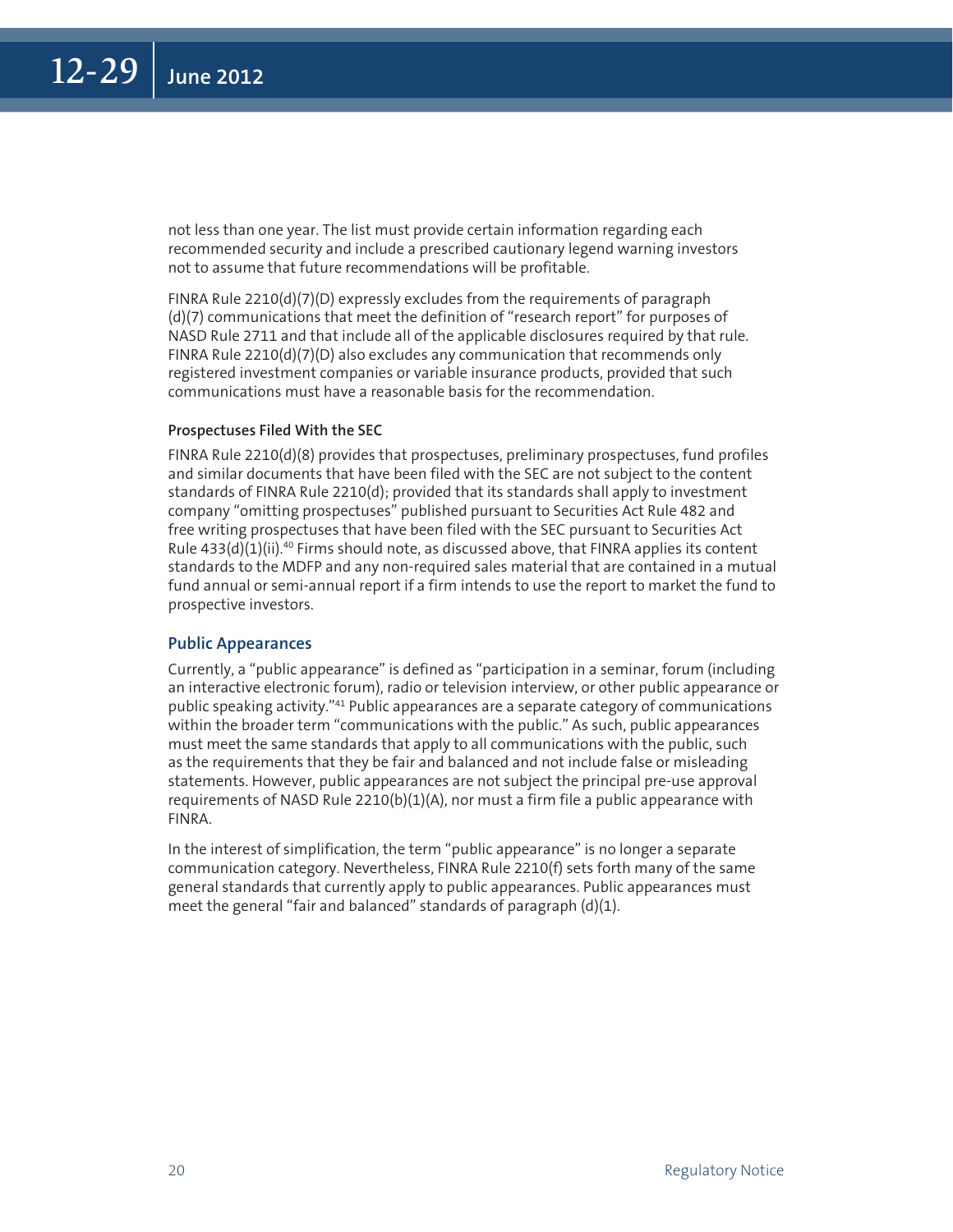If an associated person recommends a security in a public appearance, the associated person must have a reasonable basis for the recommendation. The associated person also must disclose, as applicable:

- $\blacktriangleright$  that the associated person has a financial interest in any of the securities of the issuer whose securities are recommended, and the nature of the financial interest, unless the extent of the financial interest is nominal; and
- $\triangleright$  any other actual, material conflict of interest of the associated person or firm of which the associated person knows or has reason to know at the time of the public appearance.42

Rule 2210(f) also requires firms to establish appropriate written policies and procedures to supervise public appearances, and makes clear that scripts, slides, handouts or other written (including electronic) materials used in connection with public appearances are considered communications for purposes of FINRA Rule 2210.43

The disclosure requirements regarding securities recommendations in paragraph (f)(2) do not apply to a public appearance by a research analyst for purposes of NASD Rule 2711 that includes all of the applicable disclosures required by that rule. Paragraph (f)(2) also does not apply to a recommendation of investment company securities or variable insurance products, provided that the associated person must have a reasonable basis for the recommendation.44

#### **Use of Investment Company Rankings in Retail Communications**

FINRA Rule 2212 replaces NASD IM-2210-3 with regard to standards applicable to the use of investment company rankings in communications. The standards generally remain the same. FINRA has revised the standards applicable to investment company rankings for more than one class of an investment company with the same portfolio. Such rankings also must be accompanied by prominent disclosure of the fact that the investment companies or classes have different expense structures. FINRA Rule 2212 adds a new paragraph (h) that excludes from the rule's coverage reprints or excerpts of articles or reports that are excluded from filing requirements pursuant to FINRA Rule 2210(c)(7)(I).

#### **Requirements for the Use of Bond Mutual Fund Volatility Ratings**

FINRA Rule 2213 replaces NASD IM-2210-5 with regard to standards applicable to the use of bond mutual fund volatility ratings in communications. The standards remain the same as in NASD IM-2210-5.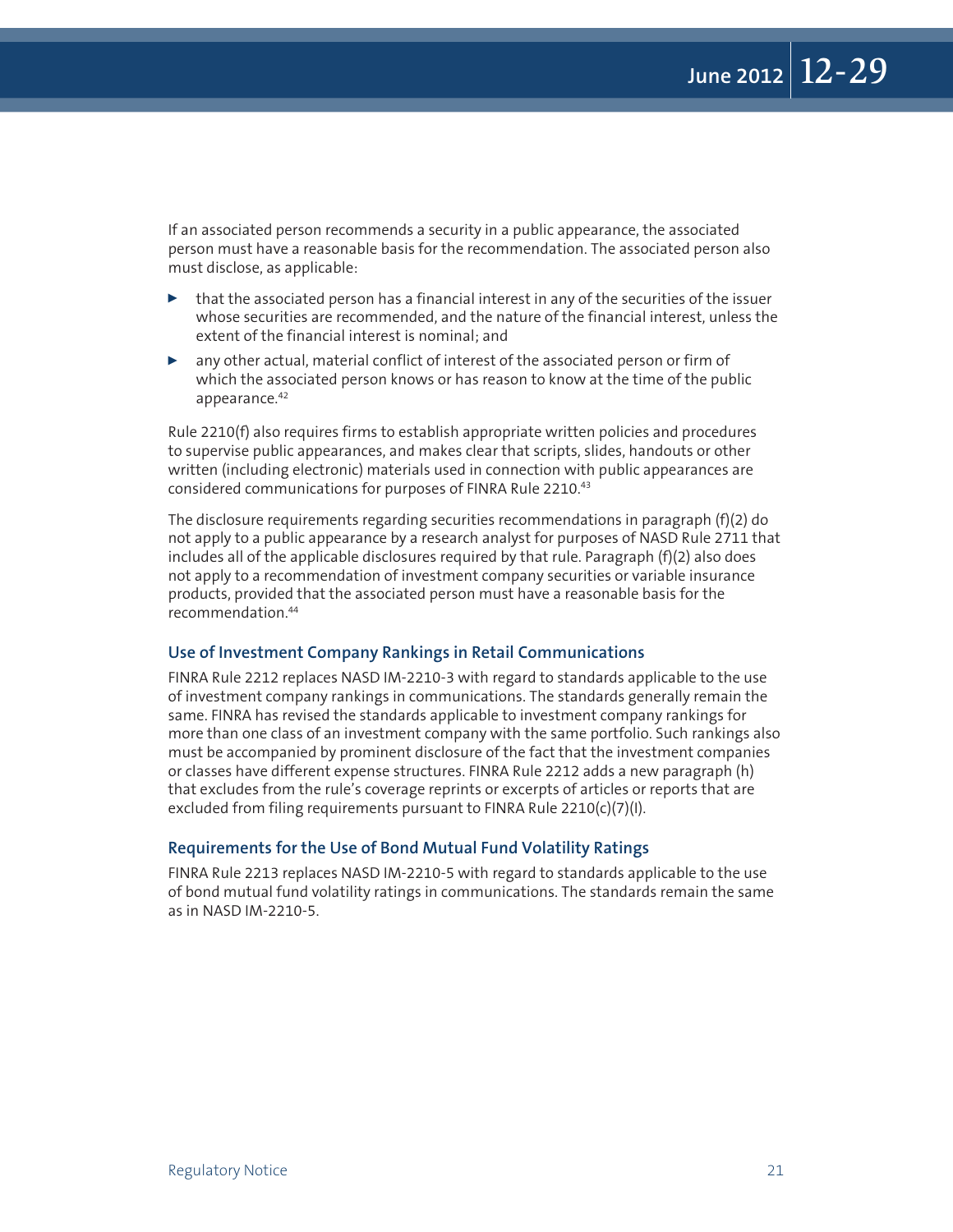#### **Requirements for the Use of Investment Analysis Tools**

FINRA Rule 2214 replaces NASD IM-2210-6 with regard to standards applicable to the use of investment analysis tools. The standards generally remain the same with some minor changes. Currently NASD IM-2210-6 requires a firm that offers or intends to offer an investment analysis tool, within 10 days of first use, to provide the Advertising Regulation Department access to the tool and file with the department any template for written reports produced by, or advertisements and sales literature concerning, the tool. FINRA Rule 2214(a) requires firms to provide the department with access to the tool and to file any template for written reports produced by, or any retail communication concerning, the tool within 10 *business* days of first use. This revision makes the access and filing requirement time frame consistent with other filing requirements under FINRA Rule 2210(c).

FINRA Rule 2214 also relocates certain language that is currently contained either in NASD IM-2210-6's text or in footnotes to the rule. Supplementary Material 06 to FINRA Rule 2214 provides that a retail communication that contains only an incidental reference to an investment analysis tool does not have to include the disclosures otherwise required for retail communications that advertise an investment analysis tool, and does not have to be filed with FINRA unless otherwise required by FINRA Rule 2210.45

In addition, the Supplementary Material provides that, if a retail communication refers to an investment analysis tool in more detail but does not provide access to the tool or the results generated by the tool, the communication must include only the disclosures required by paragraphs  $(c)(2)$  and  $(c)(4)$  of Rule 2214. Supplementary Material 07 to FINRA Rule 2214 provides additional detail regarding disclosure required by paragraph (c)(3) of FINRA Rule 2214. This language is currently found in footnote 4 to NASD IM-2210-6. However, FINRA has added a specific requirement to disclose whether the investment analysis tool is limited to searching, analyzing or in any way favoring securities in which the member serves as underwriter.

#### **Guidelines for Communications With the Public Regarding Security Futures**

FINRA Rule 2215 replaces NASD IM-2210-7 with regard to standards applicable to communications concerning security futures. FINRA Rule 2215 would revise the current standards in several respects.

Portions of NASD IM-2210-7 apply only to advertisements. FINRA Rule 2215 applies these provisions to all retail communications.

NASD IM-2210-7(a)(1) requires firms to submit all advertisements concerning security futures to FINRA at least 10 days prior to use. FINRA Rule 2215(a)(1) requires firms to submit all retail communications concerning security futures to FINRA at least 10 business days prior to first use. Both the current and the new filing provisions require a firm to withhold the communication from publication or circulation until any changes specified by the Advertising Regulation Department have been made.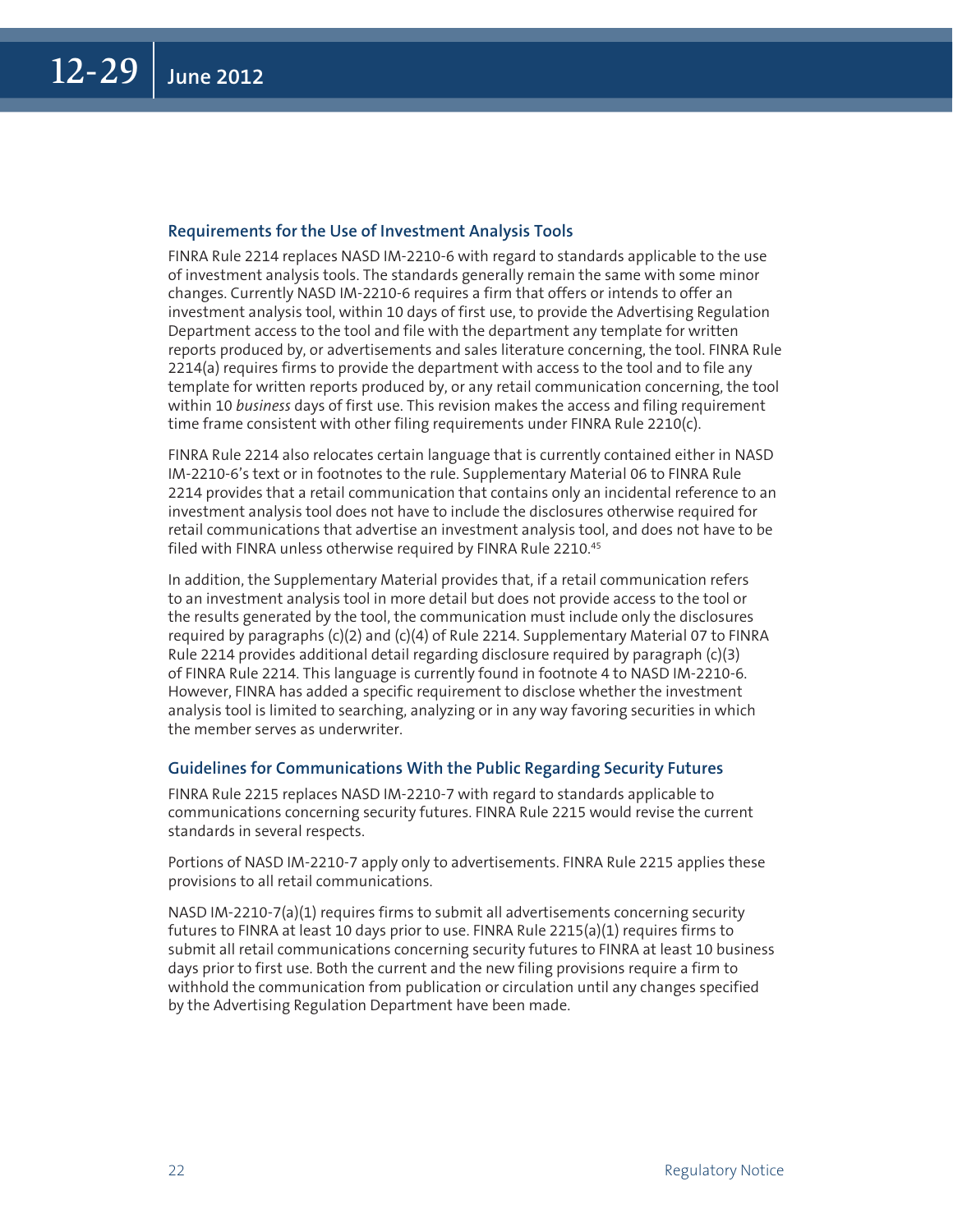FINRA Rule 2215 amends the provisions that require communications concerning security futures to be accompanied or preceded by the security futures risk disclosure document under certain circumstances.46 As revised, a communication concerning security futures must be accompanied or preceded by the risk disclosure document if it contains the names of specific securities.

FINRA Rule 2215(b)(4)(D) clarifies that communications that contain the historical performance of security futures must disclose all relevant costs, which must be reflected in the performance.

#### **Communications With the Public About Collateralized Mortgage Obligations**

FINRA Rule 2216 replaces NASD IM-2210-8 with regard to standards applicable to retail communications concerning collateralized mortgage obligations. The standards remain the same as in NASD IM-2210-8.

#### **Endnotes**

- 1. *See* Securities Exchange Act Release No. 66681 (March 29, 2012), 77 FR 20452 (April 4, 2012) (Notice of Filing of Amendment No. 3 and Order Granting Accelerated Approval of a Proposed Rule Change; File No. SR-FINRA-2011-035). The current FINRA rulebook consists of: (1) FINRA Rules; (2) NASD Rules; and (3) rules incorporated from NYSE (Incorporated NYSE Rules). While the NASD Rules generally apply to all FINRA members, the Incorporated NYSE Rules apply only to those members of FINRA that are also members of the NYSE. The FINRA Rules apply to all FINRA members, unless such rules have a more limited application by their terms. For more information about the rulebook consolidation process, *see Information Notice 03/12/03* (Rulebook Consolidation Process).
- 2. Incorporated NYSE Rule 472(a)(1).
- 3. Proposed FINRA Rule 2211 (Communications with the Public About Variable Insurance Products), which would replace NASD Interpretive Material 2210-2, will be the subject of a separate proposal.
- 4. FINRA has modified the definition of "institutional investor" in FINRA Rule 2210 to clarify that the term includes multiple employee benefit plans and multiple qualified plans offered to employees of the same employer, provided that the plans in the aggregate have at least 100 participants.
- 5. NASD Rule 2211(a)(5). NASD Rule 2711(a)(9) (A) excludes from the definition of "research report" certain enumerated written researchrelated communications, such as discussions of broad-based indices, commentaries on economic, political or market conditions, and technical analyses concerning the demand and supply for a sector, index or industry based on trading

© 2012 FINRA. All rights reserved. FINRA and other trademarks of the Financial Industry Regulatory Authority, Inc. may not be used without permission. *Regulatory Notices* attempt to present information to readers in a format that is easily understandable. However, please be aware that, in case of any misunderstanding, the rule language prevails.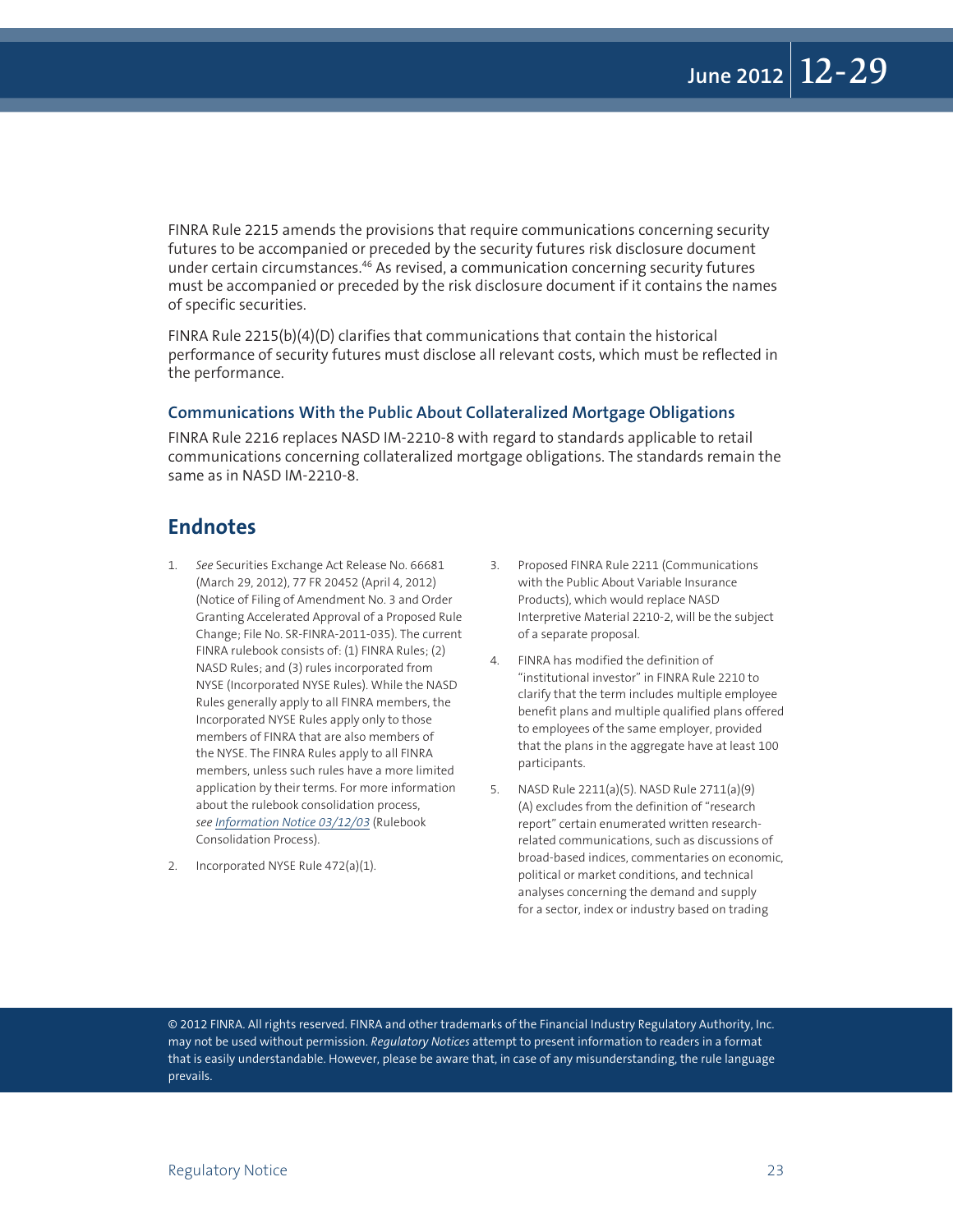volume and price. FINRA revised the definition of "correspondence" to include market letters in February 2009 to allow firms to send market letters to traders and other investors who base their decisions on timely market analysis without having to have a principal approve them in advance. Previously, members were required to approve market letters prior to use. *See Regulatory Notice 09-10* (SEC Approves Rule Relating to Supervision of Market Letters) (February 2009).

6. *See, e.g.,* NASD *Regulatory & Compliance Alert*, "Ask the [Analyst](http://www.finra.org/Industry/Regulation/Guidance/RCA/)" (September 1998), (content standards of rules governing communications with the public apply to a member's internal communications); *see also* letter from Barbara Z. Sweeney, NASD to Katherine A. England, Assistant Director, SEC (November 4, 2002) (letter responding to comments on prior proposed change to rules governing communications with the public making clear rules apply to internal communications), and Securities Exchange Act Release No. 47820 (May 9, 2003), 68 FR 27116 (May 19, 2003) (File No. SR-NASD-00-12) (noting these comments and the NASD's response in SEC order approving the proposed rule change). FINRA also has settled a number of enforcement actions against members involving misleading internal educational and training materials that alleged violations of NASD Rules 2210 and 2211. *See, e.g.*, NASD Letter of Acceptance, Waiver and Consent No. EAF0401000001 (MML Distributors, LLC) (Oct. 2005); NASD Letter of Acceptance, Waiver and Consent No. EAF0401240001 (AFSG Securities Corp.) (Oct. 2005); FINRA Letter of Acceptance, Waiver and Consent No. 20080130571 (US Bancorp Investments, Inc.) (Feb. 12, 2010); and FINRA Letter of Acceptance, Waiver and Consent No. 2008015443301 (UBS Financial Services, Inc.) (April 8, 2011).

- 7. *See* NASD Rule 3010(b)(1).
- 8. *See [Regulatory Notice 07-59](http://www.finra.org/Industry/Regulation/Notices/2007/P037554)* (FINRA Provides Guidance Regarding the Review and Supervision of Electronic Communications) (December 2007). *Regulatory Notice 07-59* makes clear that a firm must have reasonably designed procedures for the supervisory review of those internal communications that are of a subject matter that require review under FINRA rules and the federal securities laws.
- 9. *See* SEA Rule 17a-4(a)(4); FINRA Rule 4511(a).
- 10. FINRA Rule 2210(a)(4).
- 11. The term "allied member" was largely deleted from the Incorporated NYSE Rules in 2008, and thus is not being carried over as part of FINRA Rule 2210(b)(1)(A). *See [Regulatory Notice 08-64](http://www.finra.org/Industry/Regulation/Notices/2008/P117351)* (Oct. 2008) (Amendments to Incorporated NYSE Rules to Reduce Regulatory Duplication).
- 12. NASD Rule 1022(f)(1) requires every person engaged in the supervision of options and security futures sales practices to be registered as a Registered Options and Security Futures Principal. Approval of retail communications concerning security futures falls within this requirement.
- 13. *See* NASD Rules 2211(a)(1), (a)(5) and (b)(1)(A); *see also [Regulatory Notice 09-10](http://www.finra.org/Industry/Regulation/Notices/2009/P117805)* (SEC Approves Rule Relating to Supervision of Market Letters) (February 2009).
- 14. *See [Regulatory Notice 10-06](http://www.finra.org/Industry/Regulation/Notices/2010/P120760)* (Guidance on Blogs and Social Networking Web Sites) (January 2010).
- 15. *See* NASD Rule 2211(b)(1)(A).
- 16. See letter from Annette L. Nazareth, Director, Division of Market Regulation, SEC, to T. Grant Callery, Executive Vice President & General Counsel, National Association of Securities Dealers, re: SRO Exemption Authority (March 27, 2003).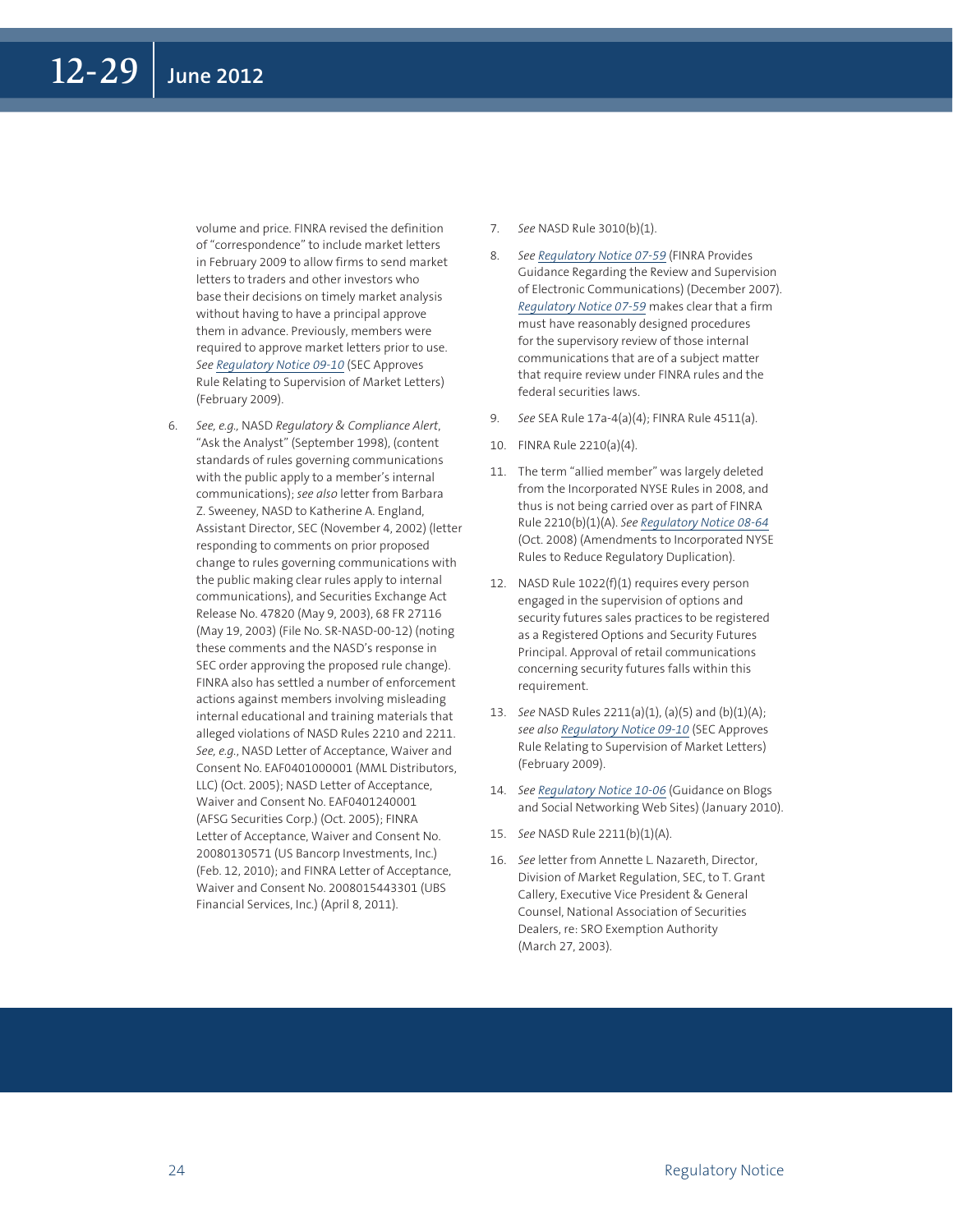- 17. These rules require each firm to establish written procedures that are appropriate to its business, size, structure and customers for the review by a registered principal of correspondence and institutional sales material. The procedures must be in writing and be designed to reasonably supervise each registered representative. Where such procedures do not require review of all such communications prior to use or distribution, they must include provision for the education and training of associated persons as to the member's procedures, documentation of such education and training, and surveillance and follow-up to ensure that such procedures are implemented and adhered to. Evidence of such implementation must be maintained and made available to FINRA upon request.
- 18. SEA Rule 17a-4(b) requires broker-dealers to preserve certain records for a period of not less than three years, the first two in an easily accessible place. Among these records, pursuant to SEA Rule 17a-4(b)(4), are "[o] riginals of all communications received and copies of all communications sent (and any approvals thereof) by the member, broker or dealer (including inter-office memoranda and communications) relating to its business as such, including all communications which are subject to rules of a self-regulatory organization of which the member, broker or dealer is a member regarding communications with the public. As used in this paragraph, the term communications includes sales scripts." SEA Rule 17a-4(f) permits broker-dealers to maintain and preserve these records on "micrographic media" or by means of "electronic storage media," as defined in the rule and subject to a number of conditions.
- 19. To the extent clerical staff is employed in the preparation or distribution of the communication, the records should include the name of the person on whose behalf the communication was prepared or distributed.
- 20. *See* NASD *Regulatory & Compliance Alert*, "Ask the [Analyst](http://www.finra.org/Industry/Regulation/Guidance/RCA/)" (Winter 1999) p. 13.
- 21. *See* NASD Rule 2210(c)(2)(D).
- 22. *See* NASD Rule 2210(c)(4)(B).
- 23. This filing requirement also does not apply to options communications, which are governed by FINRA Rule 2220. FINRA Rule 2220 employs the same communications categories as NASD Rules 2210 and 2211. FINRA intends to amend Rule 2220 at a later date to conform its communications categories to those used in FINRA Rule 2210.
- 24. *See* Letter from [Thomas](http://www.finra.org/Industry/Regulation/Guidance/InterpretiveLetters/P002536) M. Selman, NASD, to Forrest R. Foss, T. Rowe Price Associates, Inc. (January 28, 2002). If a member changed the template's presentation in any material respect, however, this exclusion would not apply.
- 25. This filing exception has the same scope as the exception from the principal pre-use approval requirements for retail communications that do not make any financial or investment recommendation or otherwise promote a product or service of the member. See FINRA Rule 2210(b)(1)(D)(iii).
- 26. *See* NASD Rule 2210(c)(8)(E).
- 27. Securities Act Rule 433(d)(1)(ii) requires any offering participant, other than the issuer, to file with the SEC a free writing prospectus that is used or referred to by such offering participant and distributed by or on behalf of such person in a manner reasonably designed to lead to its broad unrestricted dissemination.